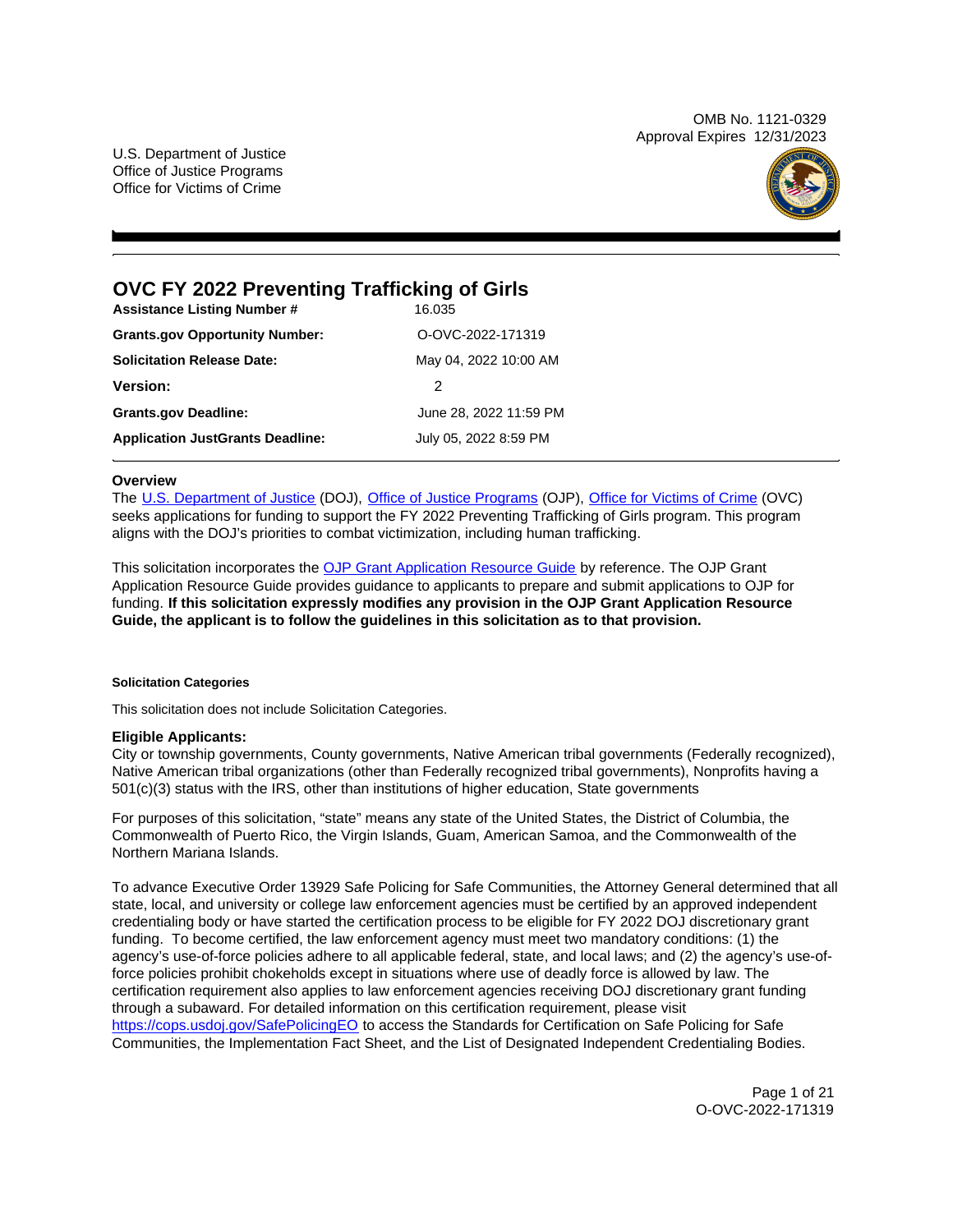<span id="page-1-0"></span>All recipients and subrecipients (including any for-profit organization) must forgo any profit or management fee.

OVC will consider applications under which two or more entities would carry out the federal award; however, only one entity may be the applicant. Any others must be proposed as subrecipients (subgrantees). For additional information on subawards, see the [OJP Grant Application Resource Guide.](https://www.ojp.gov/funding/Apply/Resources/Grant-App-Resource-Guide.htm)

Nonprofit organizations that hold money in offshore accounts for the purpose of avoiding paying the tax described in 26 U.S.C. § 511(a) are not eligible to apply.

OVC may elect to fund applications submitted under this FY 2022 solicitation in future fiscal years, dependent on, among other considerations, the merit of the applications and on the availability of appropriations.

#### **Contact Information**

For technical assistance with submitting the Application for Federal Assistance standard form (SF-424) and a Disclosure of Lobbying Activities form (SF-LLL) in [Grants.gov](https://Grants.gov), contact the [Grants.gov](https://Grants.gov) Customer Support Hotline at 800-518-4726, 606-545-5035, [Grants.gov Customer Support,](https://www.grants.gov/web/grants/support.html) or [support@grants.gov.](mailto:support@grants.gov) The [Grants.gov](https://Grants.gov) Support Hotline operates 24 hours a day, 7 days a week, except on federal holidays.

For technical assistance with submitting the full application in DOJ's Justice Grants System (JustGrants), contact the JustGrants Service Desk at 833-872-5175 or [JustGrants.Support@usdoj.gov.](mailto:JustGrants.Support@usdoj.gov) The JustGrants Service Desk operates 5 a.m. to 9 p.m. eastern time Monday-Friday and 9 a.m. to 5 p.m. Saturday, Sunday, and Federal holidays.

For assistance with any other requirements of this solicitation, contact the OJP Response Center by telephone at 800-851-3420 or TTY: 301-240-6310 (hearing impaired only), or by email at [grants@ncjrs.gov.](mailto:grants@ncjrs.gov) The OJP Response Center hours of operation are 10:00 a.m. to 6:00 p.m., eastern time Monday–Friday, and 10:00 a.m. to 8:00 p.m. on the solicitation closing date.

#### **Submission Information**

Applications will be submitted to DOJ in two steps:

**Step 1:** The applicant must submit by the [Grants.gov](https://Grants.gov) deadline the required Application for Federal Assistance standard form (SF-424) and a Disclosure of Lobbying Activities (SF-LLL) form when they register in [Grants.gov](https://Grants.gov) at [https://www.grants.gov/web/grants/register.html.](https://www.grants.gov/web/grants/register.html) To register in [Grants.gov](https://Grants.gov), the applicant will need to ensure that its System for Award Management (SAM) registration is current.

**Step 2:** The applicant must then submit the **full application,** including attachments, in JustGrants at [JustGrants.usdoj.gov.](https://justicegrants.usdoj.gov/) To be considered timely, the full application must be submitted in JustGrants by the JustGrants application deadline. OJP encourages applicants to review the "How to Apply" section in the [OJP](https://www.ojp.gov/funding/apply/ojp-grant-application-resource-guide#apply)  [Grant Application Resource Guide](https://www.ojp.gov/funding/apply/ojp-grant-application-resource-guide#apply) and the [JustGrants website](https://justicegrants.usdoj.gov/news) for more information, resources, and training.

#### **Pre-Application Webinar**

OVC will conduct one pre-application webinar during which OVC staff will review the solicitation requirements and conduct a question and answer session with interested potential applicants. Participation is optional. When the webinar has been scheduled, the details and registration information will be available at: [https://ovc.ojp.gov/funding/funding-webinars.](https://ovc.ojp.gov/funding/funding-webinars)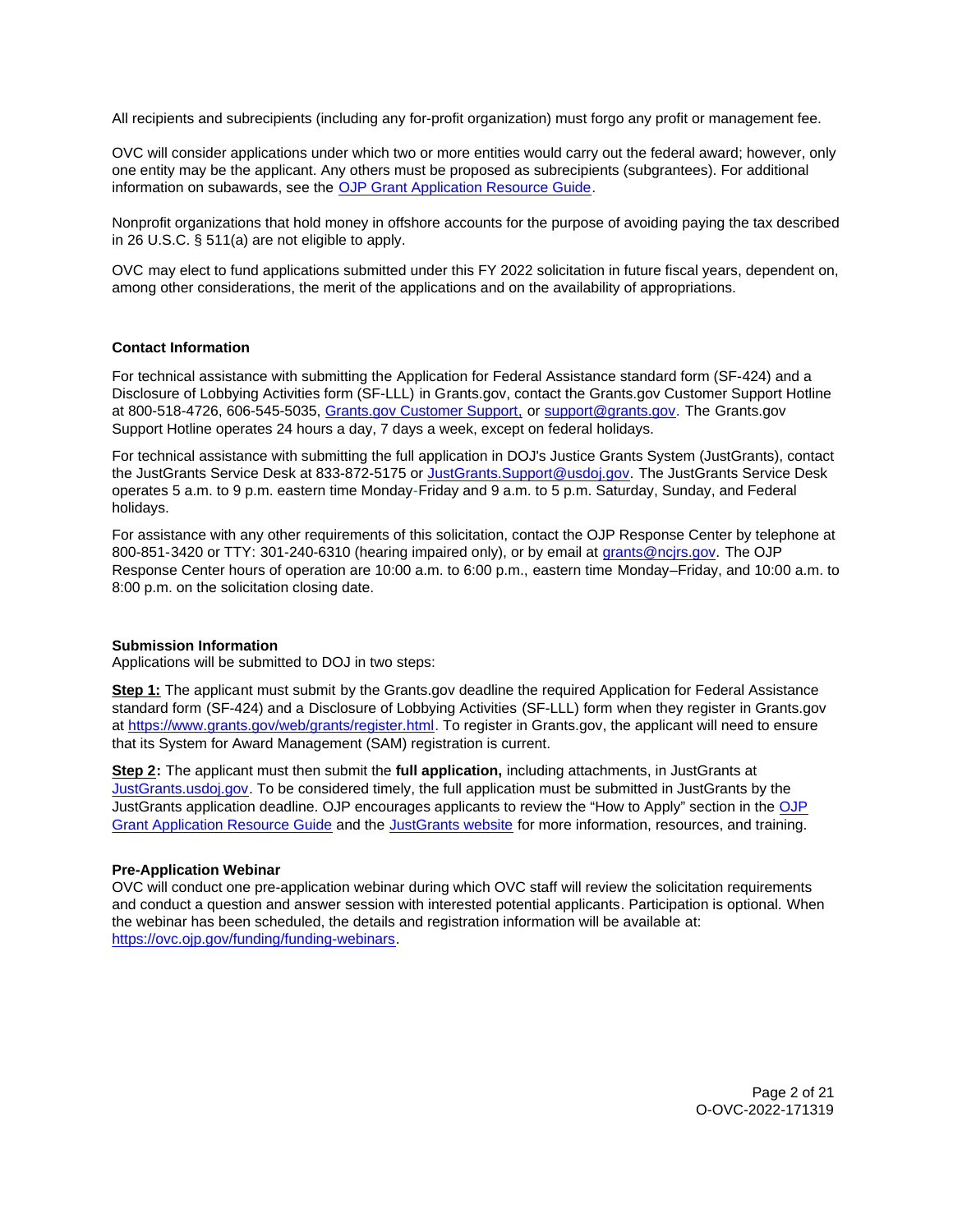# **Contents**

| Contact Information                                                                     | $\overline{2}$ |
|-----------------------------------------------------------------------------------------|----------------|
| <b>Program Description</b>                                                              | 5              |
| Overview                                                                                | 5              |
| <b>Statutory Authority</b>                                                              | 5              |
| Specific Information                                                                    | 5              |
| Goals, Objectives, Deliverables, and Timeline                                           | 6              |
| Evidence-Based Programs or Practices                                                    | 8              |
| Information Regarding Potential Evaluation of Programs and Activities                   | 8              |
| <b>OJP Priority Areas</b>                                                               | 8              |
| <b>Federal Award Information</b>                                                        | 9              |
| Awards, Amounts and Durations                                                           | 9              |
| <b>Continuation Funding Intent</b>                                                      | 9              |
| Availability of Funds                                                                   | 9              |
| <b>Types of Awards</b>                                                                  | 9              |
| Financial Management and System of Internal Controls                                    | 9              |
| Cost Sharing or Matching Requirement                                                    | 9              |
| Pre-agreement Costs (also known as Pre-award Costs)                                     | 9              |
| Limitation on Use of Award Funds for Employee Compensation: Waiver                      | 10             |
| Prior Approval, Planning, and Reporting of Conference/Meeting/Training Costs            | 10             |
| Costs Associated with Language Assistance (if applicable)                               | 10             |
| <b>Eligibility Information</b>                                                          | 10             |
| Application and Submission Information                                                  | 10             |
| Information to Complete the Application for Federal Assistance (SF-424)                 | 10             |
| Standard Applicant Information (JustGrants 424 and General Agency Information)          | 10             |
| Proposal Abstract                                                                       | 11             |
| <b>Proposal Narrative</b>                                                               | 11             |
| Goals, Objectives, Deliverables, and Timeline                                           | 13             |
| <b>Budget and Associated Documentation</b>                                              | 13             |
| Budget Worksheet and Budget Narrative (Web-based Form)                                  | 13             |
| Indirect Cost Rate Agreement (if applicable)                                            | 13             |
| Financial Management Questionnaire (including applicant disclosure of high-risk status) | 13             |
| Disclosure of Process Related to Executive Compensation                                 | 13             |
| <b>Training Plan</b>                                                                    | 13             |
| Memoranda of Understanding (MOUs) and Other Supportive Documents                        | 14             |
| <b>Additional Application Components</b>                                                | 14             |
| <b>Curriculum Vitae or Resumes</b>                                                      | 14             |
| <b>Tribal Authorizing Resolution</b>                                                    | 14             |
| Research and Evaluation Independence and Integrity Statement                            | 14             |
| <b>Disclosures and Assurances</b>                                                       | 14             |
| Disclosure of Lobbying Activities                                                       | 14             |
| <b>DOJ Certified Standard Assurances</b>                                                | 14             |
| Applicant Disclosure of Duplication in Cost Items                                       | 14             |
| DOJ Certifications Regarding Lobbying; Debarment, Suspension and Other Responsibility   |                |
| Matters; and Drug-Free Workplace Requirements                                           | 15             |
| Applicant Disclosure and Justification - DOJ High Risk Grantees (if applicable)         | 15             |
| How to Apply<br>Submission Dates and Time                                               | 15<br>15       |
|                                                                                         |                |
|                                                                                         |                |

Page 3 of 21 O-OVC-2022-171319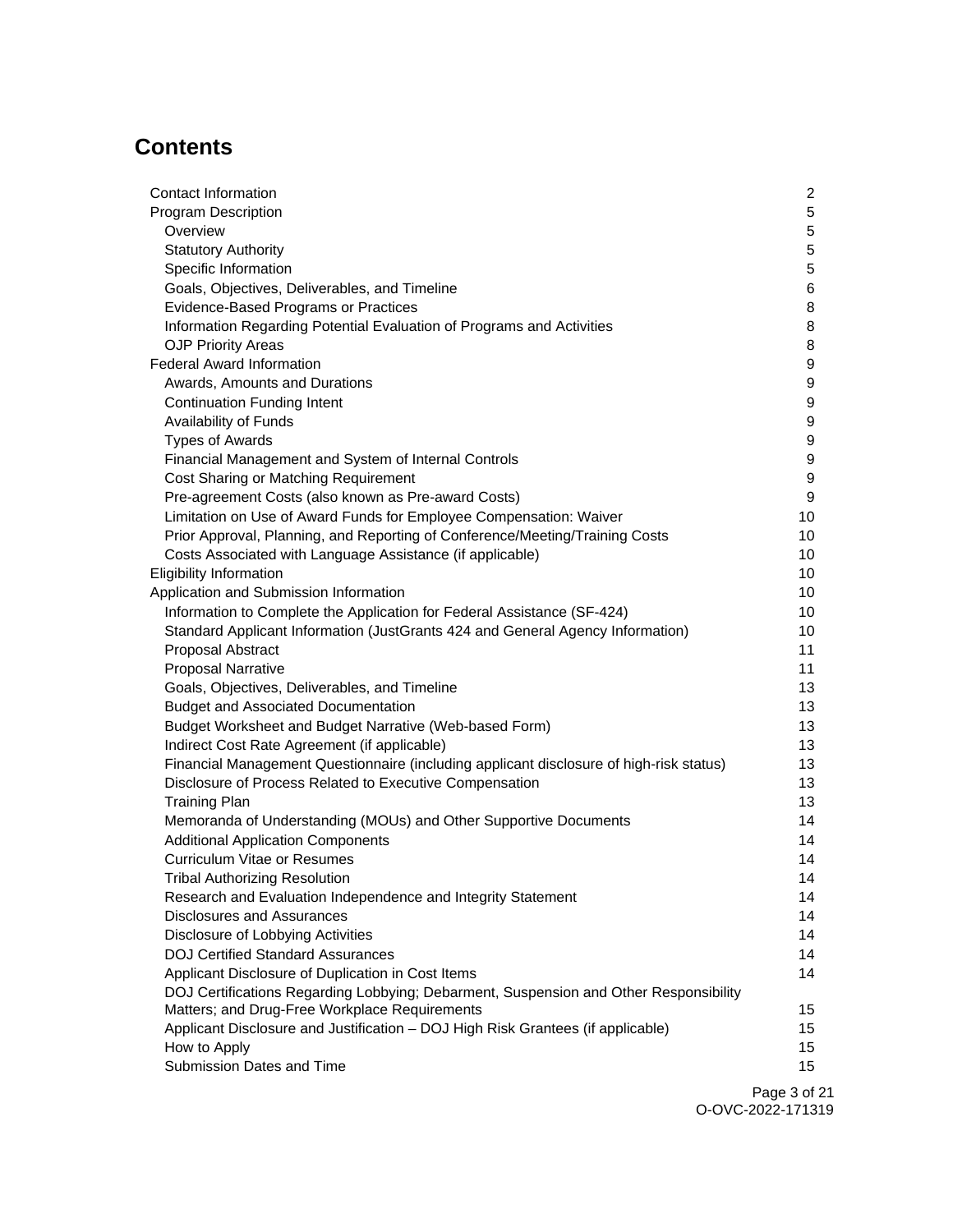| <b>Experiencing Unforeseen Technical Issues</b>                         | 15 |
|-------------------------------------------------------------------------|----|
| Application Review Information                                          | 16 |
| <b>Review Criteria</b>                                                  | 16 |
| <b>Review Process</b>                                                   | 16 |
| Federal Award Administration Information                                | 17 |
| <b>Federal Award Notices</b>                                            | 17 |
| Administrative, National Policy, and Other Legal Requirements           | 17 |
| Information Technology (IT) Security Clauses                            | 17 |
| General Information about Post-Federal Award Reporting Requirements     | 17 |
| Federal Awarding Agency Contact(s)                                      | 17 |
| Other Information                                                       | 18 |
| Freedom of Information and Privacy Act (5 U.S.C. 552 and 5 U.S.C. 552a) | 18 |
| Provide Feedback to OJP                                                 | 18 |
| Performance Measures                                                    | 18 |
| Appendix A: Types of Victim Services That OVC Funds                     | 18 |
| References                                                              | 19 |
| <b>Application Checklist</b>                                            | 19 |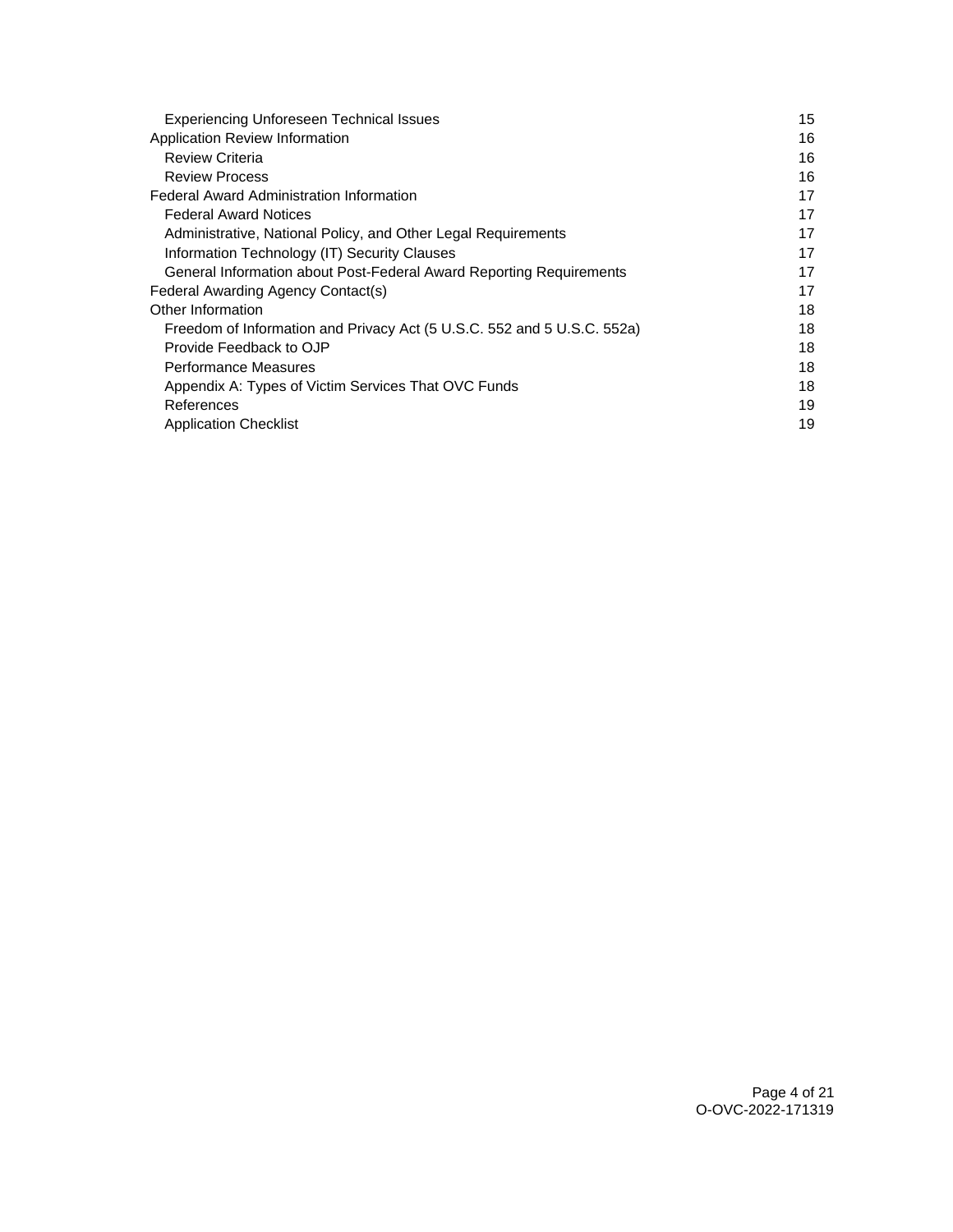# <span id="page-4-0"></span>**Program Description**

## **Overview**

OJP is committed to advancing work that promotes civil rights and racial equity, increases access to justice, supports crime victims and individuals impacted by the justice system, strengthens community safety and protects the public from crime and evolving threats, and builds trust between law enforcement and the community. Under this solicitation, experienced organizations will work with OVC's existing training and technical assistance provider to develop or enhance prevention and early intervention services based on best practices to focus on the needs of girls who are at risk or are victims of sex trafficking.

To enhance capacity to identify, assist, and provide services to all victims of human trafficking, the OVC Human Trafficking Division leads the Nation in supporting victim-centered and trauma-informed programs, policies, and resources that promote justice, access, and empowerment.

## **Statutory Authority**

Department of Justice Appropriations Act, 2022, Pub. L. No. 117-103, 136 Stat. 49, 128 with funding authorized by the Juvenile Justice and Delinquency Prevention Act of 1974

## **Specific Information**

Per the Victims of Trafficking and Violence Protection Act of 2000 (22 U.S.C. § 7102) and subsequent revisions, the term "severe forms of trafficking in persons" includes the recruitment, harboring, transportation, provision, or obtaining of a person for the purpose of a commercial sex act which is induced by force, fraud, or coercion, or in which the person induced to perform such act has not attained 18 years of age. A minor under the age of 18 cannot legally consent to a commercial sex act so force, fraud, or coercion are not necessary elements of sex trafficking under this federal definition. **Therefore, any minor who is induced to perform a commercial sex act is a victim of crime.** This understanding is critical in both identifying human trafficking victims and ensuring they are connected to the services they need.

While there is no single profile of minor victims of sex trafficking, there are certain factors that may make a child or youth more vulnerable to trafficking. These risk factors include having a history of childhood sexual and/or physical abuse, witnessing domestic violence, involvement in the child welfare system, involvement in the juvenile justice system, runaway and homeless youth, LGBTQ youth, and children lacking strong support networks (family, peers, community ties, etc.).

Girls are often arrested for prostitution or other offenses that are the direct result of their victimization. In a twoyear review of all suspected human trafficking incidents across the country, 94 percent of sex trafficking victims were female, 40 percent were Black, and 24 percent were Latinx (Banks and Kyckelhahn, 2011; and National Center for Victims of Crime, 2013). A 2017 study to gain greater understanding of the scope of the problem for minor victims of sex trafficking who became involved with the juvenile or criminal justice system found that "a significant number of adjudicated female youth are engaged in sex trafficking, often to obtain drugs, and that a significant number feel forced to perform sex acts in exchange for drugs and/or for a place to sleep, which also highly correlates with sexual abuse" (Perkins and Ruiz, 2017).

Under this initiative, experienced organizations will work with OVC's existing training and technical assistance provider to develop or enhance prevention and early intervention services based on best practices to focus on the needs of girls who are at risk or are victims of sex trafficking. OVC expects successful applicants to implement prevention and early intervention programs based upon best practices for girls vulnerable to becoming victims of sex trafficking; to provide direct support services and mentoring services to girls at risk of becoming victims of sex trafficking; and to develop or enhance strategies to help vulnerable girls on a path toward success, stability, and healing. To support prevention efforts, this should include a detailed community outreach and education strategy.

The community outreach and education strategy should include targeted engagement with and training for crosssystem stakeholders, including experts in the human trafficking and youth justice fields, professionals and youth

> Page 5 of 21 O-OVC-2022-171319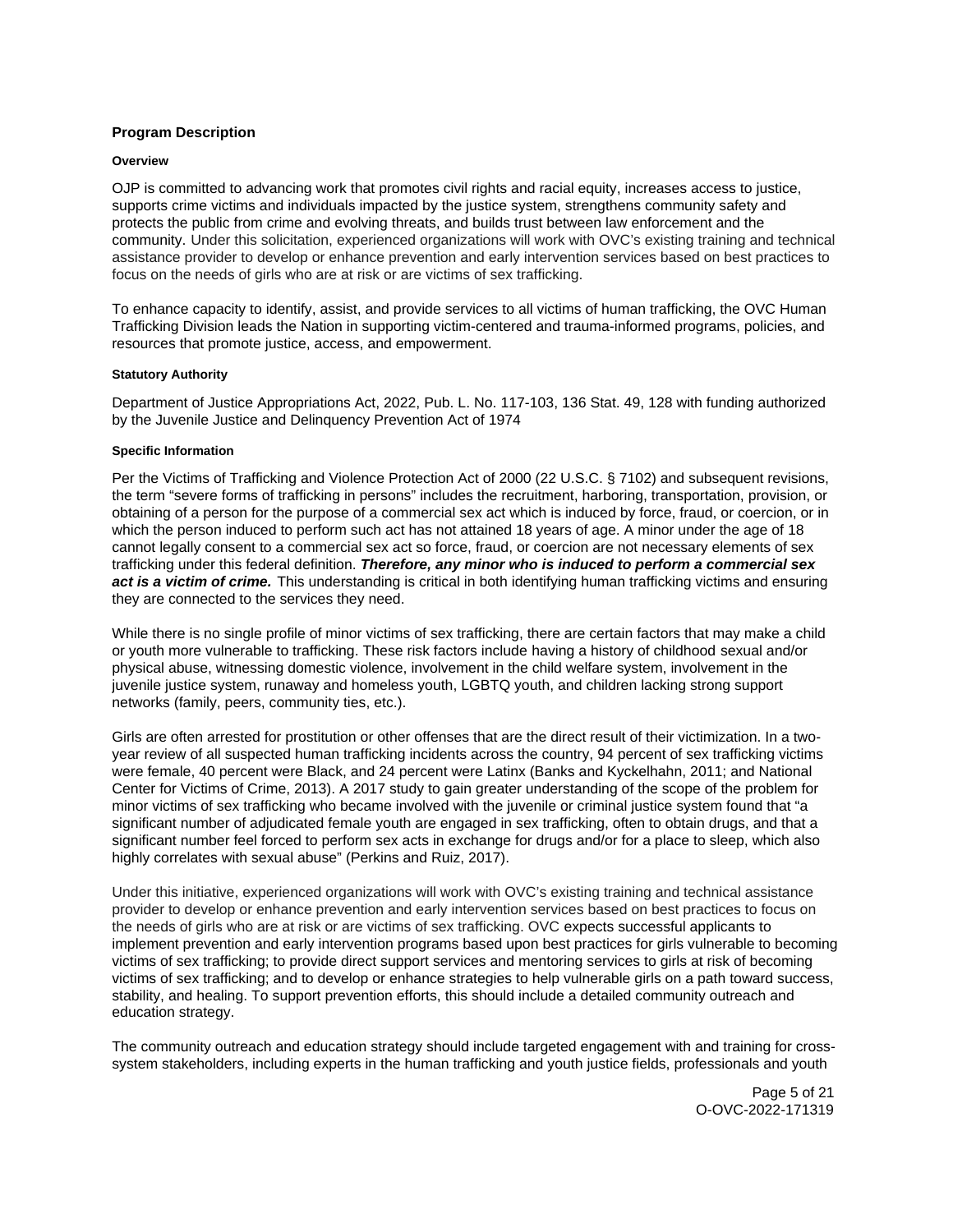<span id="page-5-0"></span>with lived experience, law enforcement officers, prosecutors, the judiciary, researchers, and individuals who work in community-based programs. Applications submitted by nongovernment organizations should consider the importance of an established partnership with public juvenile justice agencies at the local or state level. This partnership will ensure close collaboration around referrals from the juvenile justice agency for those girls involved in the juvenile justice system and who are eligible for services provided by the proposed project. Evidence of this formal relationship must be a fully executed memorandum of understanding (or analogous document) between the agencies that addresses the objectives of this funding opportunity and the commitment of each agency to the project.

# **Goals, Objectives, Deliverables, and Timeline**

# **Goals**

The goal of this program is to develop or enhance prevention and early intervention services for girls who are at risk or are victims of sex trafficking.

# **Objectives**

The objectives of this program are to:

- Replicate and scale-up prevention and early intervention programs for girls who are at risk of, or are victims of, sex trafficking that have been shown to be effective or promising and/or have a documented track record of producing successful outcomes for participants (see "Evidence-Based Programs or Practices" section for more information).
- Implement or enhance efforts to identify and provide services to girls who are at risk of, or are victims of, sexual exploitation or sex trafficking. This may include street outreach efforts, partnerships with organizations that serve youth, partnerships with juvenile justice systems, and/or collaboration with key stakeholders in the community.

Grantees will be expected to participate in an annual peer-to-peer learning (cluster meeting) opportunity hosted by the OVC-funded training and technical assistance provider (see "Budget Information and Associated Documentation").

# **Deliverables**

The deliverables to be provided include:

- Services, measured quarterly by service hour or units delivered, type of service, and other key data points. Award recipients will be required to submit performance measure data and a quarterly performance report in JustGrants. Further guidance on the post-award submission process will be provided, if selected for award. Program models should include a plan to develop services and interventions for high-risk girls, including those with a history of trauma caused by physical and/or sexual abuse, commercial sexual exploitation, and domestic minor sex trafficking.
- A strategy for implementing a training and technical assistance plan developed in collaboration with the OVC training and technical assistance provider.
- Semi-annual program narrative reports.
- Prevention and outreach materials for community awareness and education efforts.
- A client voluntary self-administered satisfaction survey.
- An assessment report based on client voluntary self-administered satisfaction surveys.

The Goals, Objectives, and Deliverables are directly related to the performance measures that show the completed work's results, as discussed in the "Application and Submission Information" section.

# **Mandatory Program Requirements**

Applicants that receive funding under this program will be required to:

- 1. Submit the policies, procedures, and rules governing the provision of services for review and approval (post-award).
- 2. Ensure their policies and procedures follow applicable federal and state laws protecting the civil rights of program participants and staff (post-award).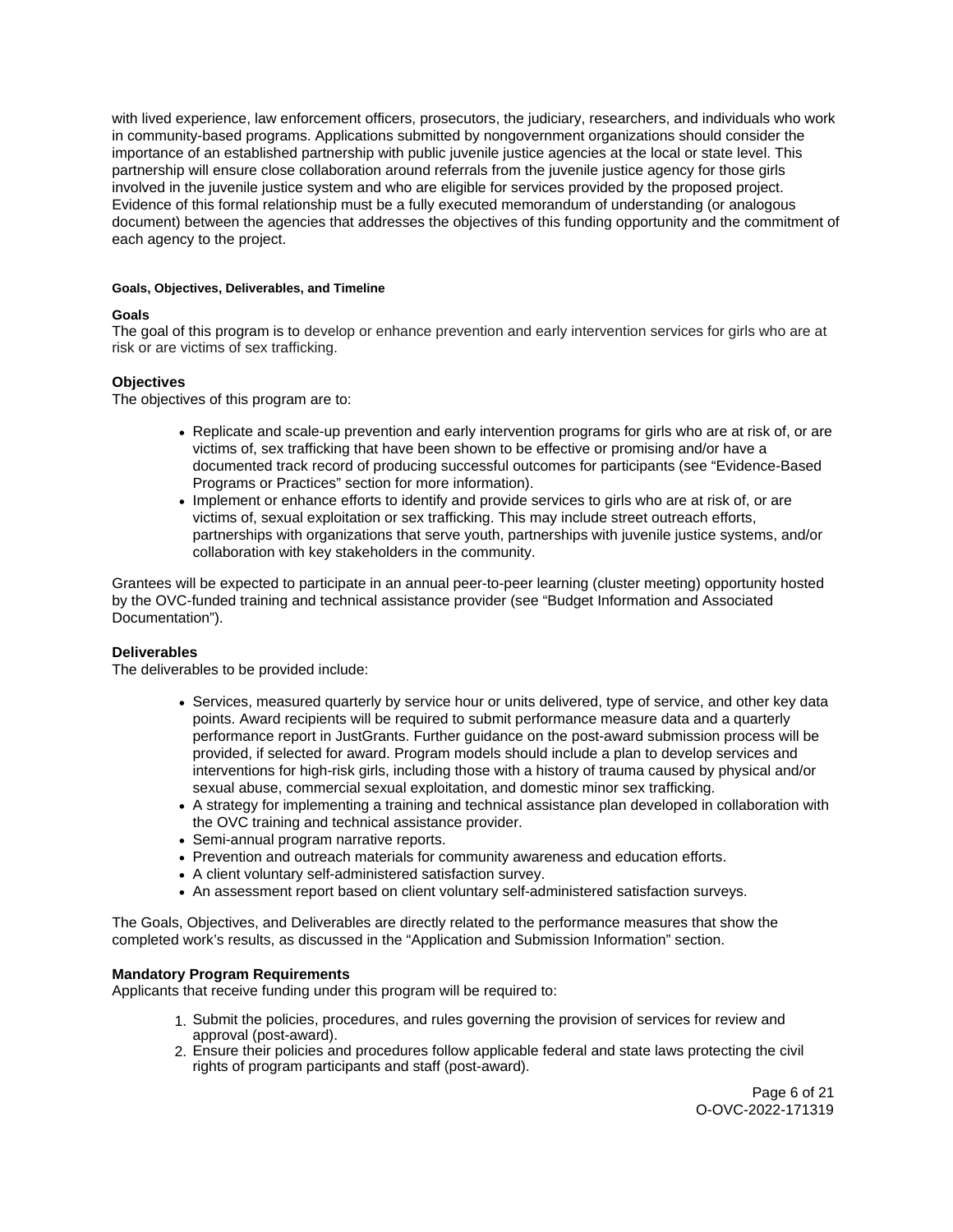- 3. Ensure that any staff, partner staff, or service providers working with trafficking victims are adequately licensed and trained to work with such victims, including by accessing OVC-supported training and technical assistance.
- 4. Send the project coordinator or program director and one other key staff member to a virtual or inperson OVC grantee orientation and have relevant staff participate in OVC-sponsored training and technical assistance.
- 5. Provide all grant-funded staff at least one session of training (to be delivered by individuals or organizations with demonstrable expertise) related to diversity, equity, inclusion, and/or accessibility and tied to program goals and objectives annually.

# **Ensuring Civil Rights**

Federal laws prohibit recipients of funding administered by OJP from discriminating in the delivery of services on the basis of age, race, color, national origin, religion, or disability. Applicable federal laws also prohibit recipients from discriminating on the basis of disability in their employment practices, and from discriminating against employees and beneficiaries on the basis of sex in funded education or training programs. Recipients are also obligated under federal civil rights laws to provide meaningful access to their programs and activities for persons with [limited English proficiency.](https://www.ojp.gov/program/civil-rights/limited-english-proficient-lep) Under certain circumstances, it might be permissible to limit services based upon age. Please note that other federal, state, or local laws prohibiting discrimination may apply.

# **Enhancing Access to Services and Promoting Survivor Autonomy**

OVC is committed to an approach to human trafficking that is trauma-informed, victim-centered, survivorinformed, culturally responsive, and evidence-based. Definitions of these concepts are available in the glossary of OVC's [Model Standards for Serving Victims and Survivors of Crime](https://ovc.ojp.gov/sites/g/files/xyckuh226/files/model-standards/6/glossary.html).

In line with these concepts and to enhance survivors' access to victim services, programs funded under this solicitation will engage in practices that remove barriers to receiving services and support survivor autonomy. Such practices will reduce requirements to engage in services, promote survivors' choice within service delivery, and protect victim privacy and confidentiality.

Funded programs will demonstrate their commitment to this approach by maintaining the following. (Note: many of these requirements are mandated by federal civil rights laws, while others reflect OVC's policy direction to recipients to enhance access to services and promote survivor autonomy.)

- Procedures or policies that provide all survivors access to safe shelter, advocacy services, counseling, and other assistance without exclusions based on actual or perceived sex, age, immigration status, race, religion, sexual orientation, gender identity, mental health condition, physical health condition, criminal record, involvement in commercial sex, income or lack of income, or the age and/or sex of their children. For those programs that by their design target a particular population (e.g., youth, gender specific) there should be procedures or policies in place to ensure access to comparable, qualified services for other survivors seeking support.
- Procedures or policies that protect the confidentiality of information and/or privacy of persons receiving services.
- Procedures or policies that do not require victims to take certain actions (e.g., receive counseling, report to law enforcement, commit to sobriety) to be eligible for or to receive services. For youthserving programs with justifiable mandatory requirements, a shared decisionmaking model should be [used to provide minors with agency in determining a course of action.](https://www.acf.hhs.gov/sites/default/files/documents/fysb/acf_issuebrief_htprevention_10202020_final_508.pdf)
- Project designs, products, services, and/or budgets that consider the unique needs of individuals with disabilities, with limited English proficiency, or who are Deaf or hard of hearing, including accessibility for such individuals.

# **Unallowable Costs**

The following activities cannot be supported with grant funds:

- **Holding Beds.** Grantees may not "hold beds" in a housing facility by charging their cost to the grant and keeping them empty until a victim needs the bed, when other victims need access to the beds, as this would be considered an unallowable contingency payment (see C.F.R. 200.433 (c)).
- **Stipends/Incentives to Participate in Services.** Neither cash nor non-cash stipends or incentives may be paid to victims to encourage their participation in services. Nominal cash or non-cash stipends (e.g., taxi or ride share vouchers, public transportation tickets or tokens, money to pay for childcare, or gift cards for meals that are necessary when participants receive services) are allowable.

Page 7 of 21 O-OVC-2022-171319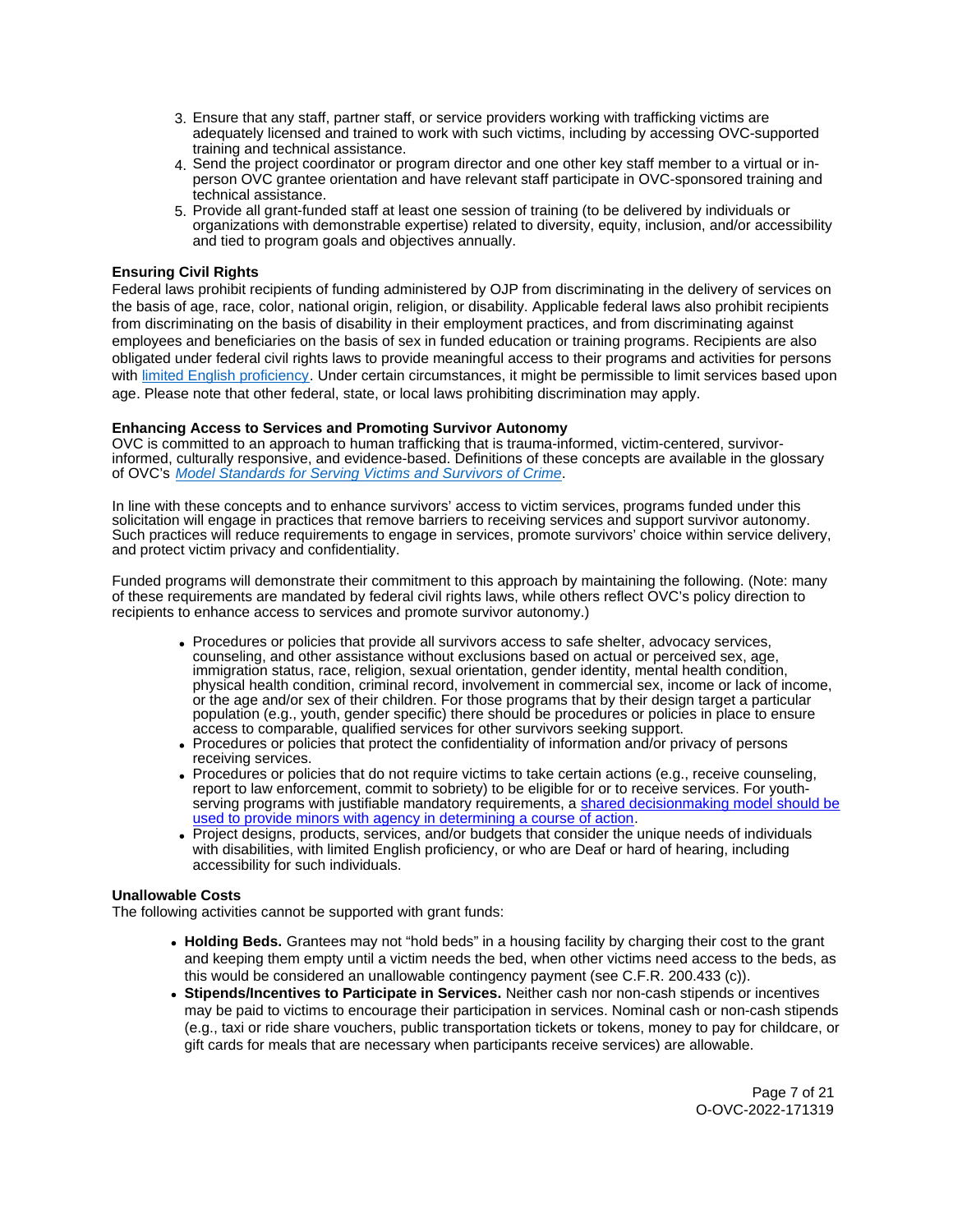# <span id="page-7-0"></span>**Information on Managing Human Trafficking Awards**

For more information on implementation of OVC Human Trafficking awards, please consult the [OVC Human](https://ovc.ojp.gov/program/human-trafficking/ovc-human-trafficking-program-faqs)  [Trafficking Program FAQs.](https://ovc.ojp.gov/program/human-trafficking/ovc-human-trafficking-program-faqs)

## **Evidence-Based Programs or Practices**

OJP strongly encourages the use of data and evidence in policymaking and program development for criminal justice, juvenile justice, and crime victim services. For additional information and resources on evidence-based programs or practices, see the [OJP Grant Application Resource Guide.](https://www.ojp.gov/funding/apply/ojp-grant-application-resource-guide#evidence-based)

## **Information Regarding Potential Evaluation of Programs and Activities**

OJP may conduct or support an evaluation of the programs and activities funded under this solicitation. For additional information, see the [OJP Grant Application Resource Guide](https://www.ojp.gov/funding/apply/ojp-grant-application-resource-guide#potential-evaluation) section entitled "Information Regarding Potential Evaluation of Programs and Activities."

## **OJP Priority Areas**

The Department of Justice is committed to advancing work that promotes civil rights and racial equity, increases access to justice, supports crime victims and individuals impacted by the justice system, strengthens community safety and protects the public from crime and evolving threats, and builds trust between law enforcement and the community.

1. Priority Considerations Supporting Executive Order 13985, Advancing Racial Equity and Support for [Underserved Communities Through the Federal Government](https://www.whitehouse.gov/briefing-room/presidential-actions/2021/01/20/executive-order-advancing-racial-equity-and-support-for-underserved-communities-through-the-federal-government/) 

Consistent with this Executive Order, the term "underserved community" refers to a population sharing a particular characteristic, as well as a geographic community, that has been systematically denied a full opportunity to participate in aspects of economic, social, and civic life or whose members have been historically underserved, marginalized, and adversely affected by inequality. Such communities include, among others, Black people, Hispanics and Latino/a/e people, Native American and other Indigenous peoples of North America (including Alaska Natives, Eskimos, and Aleuts), Asian Americans, Native Hawaiians, and Pacific Islanders.

In support of Executive Order 13985, OJP will:

A. Give priority consideration to applications that include project(s) that will promote racial equity and the removal of barriers to access and opportunity for communities that have been historically underserved, marginalized, and adversely affected by inequality, when making award decisions.

To receive this consideration, the applicant must describe how the proposed project(s) will address potential inequities and barriers to equal opportunity, and/or contribute to greater access to services for underserved and historically marginalized populations.

B. Give priority consideration to applicants that can demonstrate that their capabilities and competencies for implementing their proposed project(s) are enhanced because the applicant (or at least one proposed subrecipient that will receive at least 30% of the requested award funding, as demonstrated in the Budget Worksheet and Budget Narrative) identifies as a culturally specific organization.

To receive this additional priority consideration, applicants must describe how being a culturally specific organization (or funding the culturally specific subrecipient organization(s)) will enhance their ability to implement the proposed project(s) and should also specify which culturally specific populations are intended or expected to be served or to have their needs addressed under the proposed project(s).

Culturally specific organizations are defined for purposes of this solicitation as private nonprofit or tribal organizations whose primary purpose as a whole is to provide culturally specific services to, among others, Black people, Hispanics and Latino/a/e people, Native American and other Indigenous peoples of North America (including Alaska Natives, Eskimos, and Aleuts), Asian Americans, Native Hawaiians, and/or Pacific Islanders.

> Page 8 of 21 O-OVC-2022-171319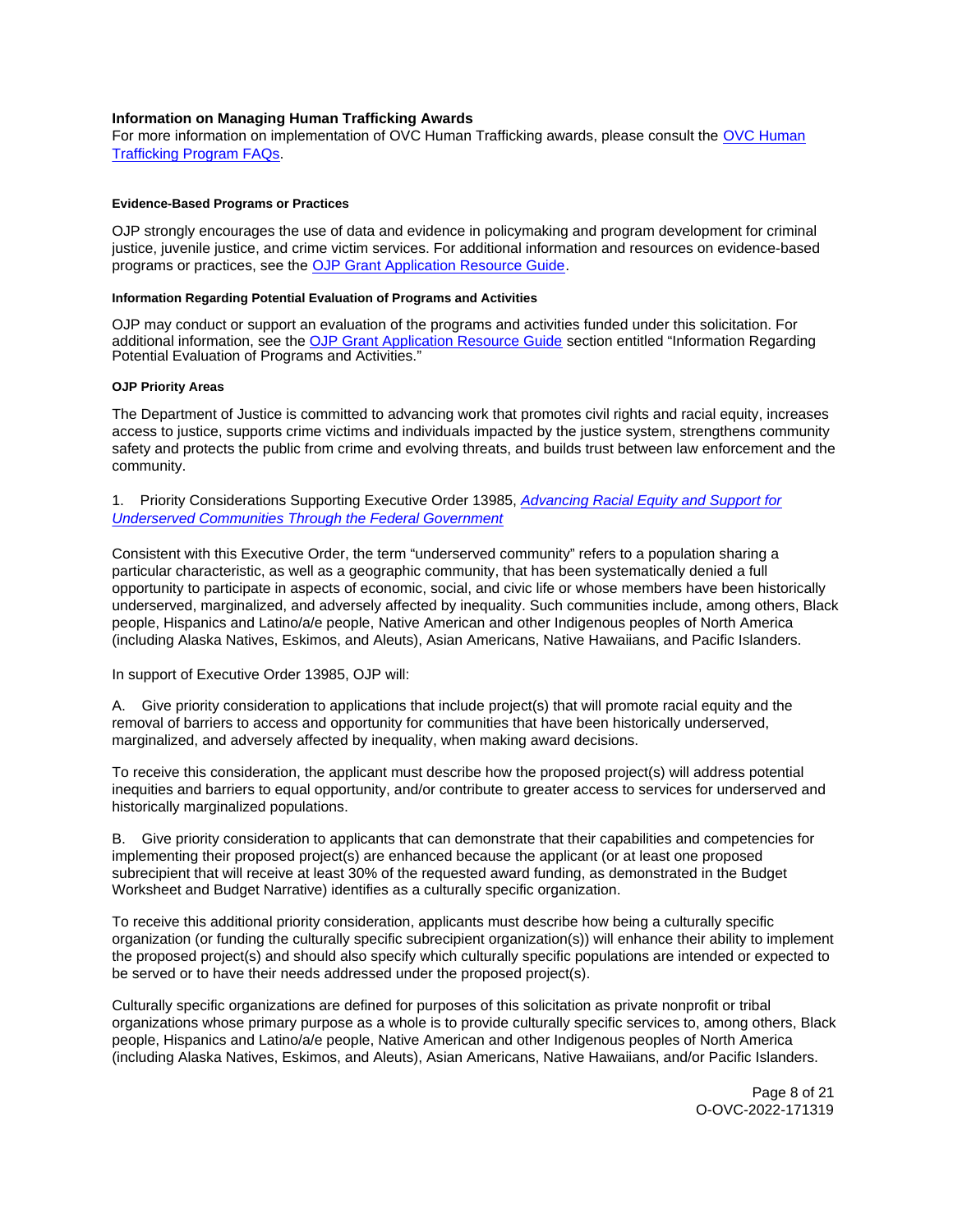<span id="page-8-0"></span>Note: Addressing these priority areas is one of many factors that OJP considers in making funding decisions. Receiving priority consideration for one or more priority areas is not a guarantee of an award.

## **Federal Award Information**

#### **Solicitation Categories**

This solicitation does not include Solicitation Categories.

**Awards, Amounts and Durations** 

**Anticipated Number of Awards**  8

**Period of Performance Start Date** 

**Anticipated Maximum Dollar Amount of Awards**  \$[500,000.00](https://500,000.00) 

**Period of Performance Duration (Months)**  36

**Anticipated Total Amount to be Awarded Under Solicitation**  [\\$4,000,000.00](https://4,000,000.00) 

#### **Additional Information**

10/1/22 12:00 AM

OVC anticipates making up to 8 awards for a total amount under this solicitation of \$4,000,000.

#### **Continuation Funding Intent**

OVC may, in certain cases, provide additional funding in future years to awards made under this solicitation through continuation awards. OJP will consider, among other factors, OJP's strategic priorities, a recipient's overall management of the award, and the award-funded work's progress, when making continuation award decisions.

#### **Availability of Funds**

This solicitation, and awards (if any are made) under this solicitation, are subject to the availability of appropriated funds and to any modifications or additional requirements that may be imposed by the agency or by law. In addition, nothing in this solicitation is intended to, and does not, create any right or benefit, substantive or procedural, enforceable at law or in equity by any party against the United States, its departments, agencies, or entities, its officers, employees, or agents, or any other person.

## **Types of Awards**

OVC expects to make awards under this solicitation as grants. See the "Administrative, National Policy, and Other Legal Requirements" section of the [OJP Grant Application Resource Guide](https://www.ojp.gov/funding/Apply/Resources/Grant-App-Resource-Guide.htm#otherLegalRequirements) for a brief discussion of important statutes, regulations, and award conditions that apply to many (or in some cases, all) OJP grants.

## **Financial Management and System of Internal Controls**

Award recipients and subrecipients (including recipients or subrecipients that are pass-through entities) must, as described in the Part 200 Uniform Requirements as set out at 2 C.F.R. 200.303, comply with standards for financial and program management. See the [OJP Grant Application Resource Guide](https://www.ojp.gov/funding/apply/ojp-grant-application-resource-guide#fm-internal-controls) for additional information.

#### **Cost Sharing or Matching Requirement**

This solicitation does not require a match.

#### **Pre-agreement Costs (also known as Pre-award Costs)**

See the [OJP Grant Application Resource Guide](https://www.ojp.gov/funding/apply/ojp-grant-application-resource-guide#pre-agreement-costs) information on Pre-agreement Costs (also known as Pre-award Costs).

> Page 9 of 21 O-OVC-2022-171319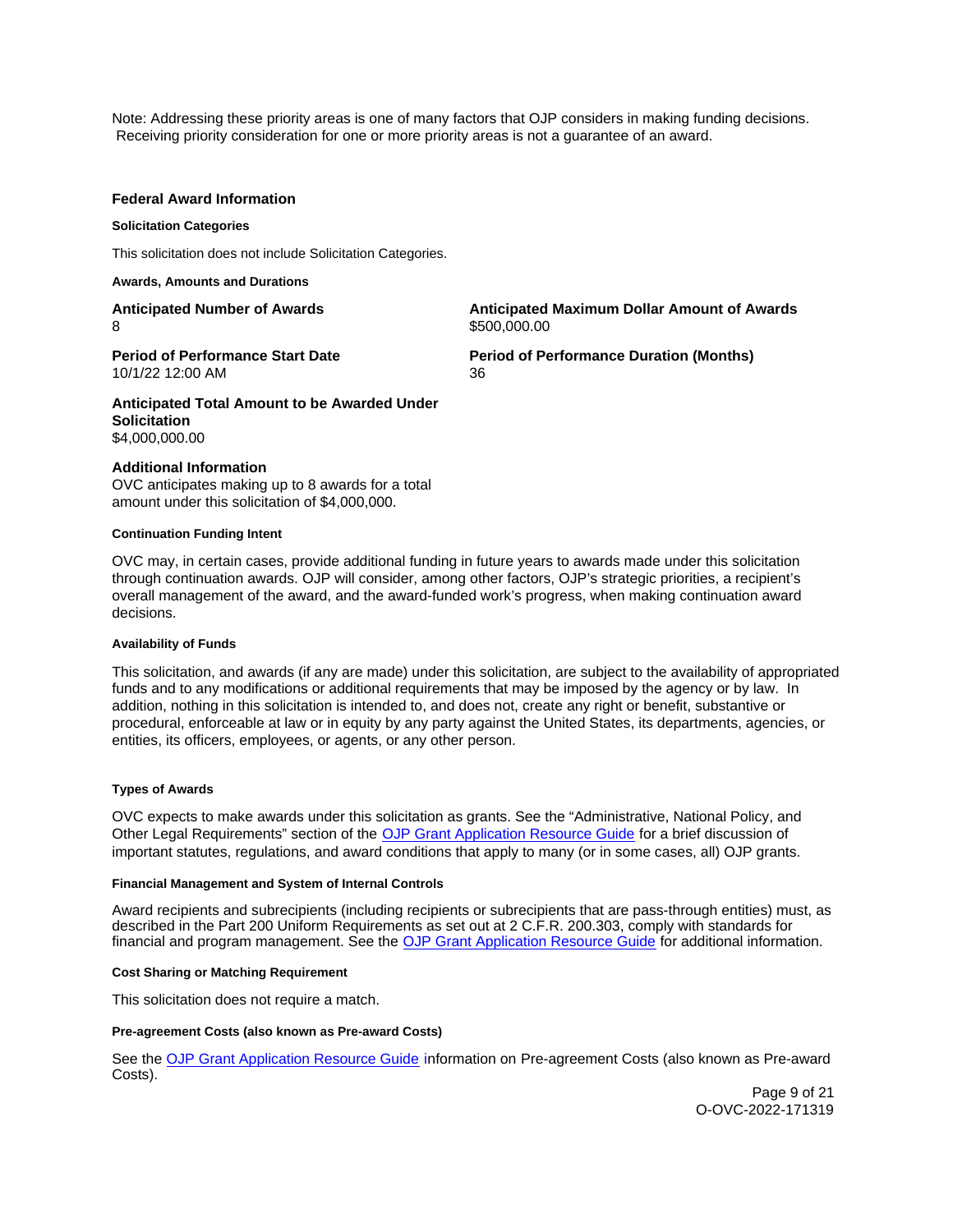#### <span id="page-9-0"></span>**Limitation on Use of Award Funds for Employee Compensation: Waiver**

See the [OJP Grant Application Resource Guide](https://www.ojp.gov/funding/apply/ojp-grant-application-resource-guide#limitation-use-award) information on the Limitation on Use of Award Funds for Employee Compensation; Waiver.

## **Prior Approval, Planning, and Reporting of Conference/Meeting/Training Costs**

See the [OJP Grant Application Resource Guide](https://www.ojp.gov/funding/apply/ojp-grant-application-resource-guide#prior-approval) for information on Prior Approval, Planning, and Reporting of Conference/Meeting/Training Costs.

## **Costs Associated with Language Assistance (if applicable)**

See the [OJP Grant Application Resource Guide](https://www.ojp.gov/funding/apply/ojp-grant-application-resource-guide#costs-associated) for information on Costs Associated with Language Assistance.

# **Eligibility Information**

For eligibility information, see the solicitation cover page.

For information on cost sharing or match requirements, see the "Federal Award Information" section.

# **Application and Submission Information**

The following application elements **must** be included in the application to meet the basic minimum requirements to advance to peer review and receive consideration for funding:

- Proposal Abstract
- Proposal Narrative
- Budget Worksheet and Budget Narrative (Web-based Form) (The web-based form includes the budget details and the budget narrative.)

See the "Application Elements and Formatting Instructions" section of the [OJP Grant Application Resource Guide](https://www.ojp.gov/funding/apply/ojp-grant-application-resource-guide#application-elements)  for information on what happens to an application that does not contain all the specified elements or is nonresponsive to the scope of the solicitation.

#### **Information to Complete the Application for Federal Assistance (SF-424)**

The SF-424 must be submitted in [Grants.gov](https://Grants.gov). It is a required standard form used as a cover sheet for submission of pre-applications, applications, and related information. See the [OJP Grant Application Resource Guide](https://www.ojp.gov/funding/Apply/Resources/Grant-App-Resource-Guide.htm#completeApplication) for additional information on completing the SF-424.

In Section 8F of the SF-424, please include the name and contact information of the individual **who will complete the application in JustGrants**. JustGrants will use this information (email address) to assign the application to this user in JustGrants.

**Intergovernmental Review:** This solicitation ("funding opportunity") **is not** subject to [Executive Order 12372.](https://www.archives.gov/federal-register/codification/executive-order/12372.html) (In completing the SF-424, an applicant is to answer question 19 by selecting "Program is not covered by E.O. 12372.")

## **Standard Applicant Information (JustGrants 424 and General Agency Information)**

The Standard Applicant Information section of the JustGrants application is pre-populated with the SF-424 data submitted in [Grants.gov.](https://Grants.gov) The applicant will need to review the Standard Applicant Information in JustGrants and make edits as needed. Within this section, the applicant will need to: add zip codes for areas affected by the project; confirm its Authorized Representative; and verify and confirm the organization's unique entity identifier, legal name, and address.

> Page 10 of 21 O-OVC-2022-171319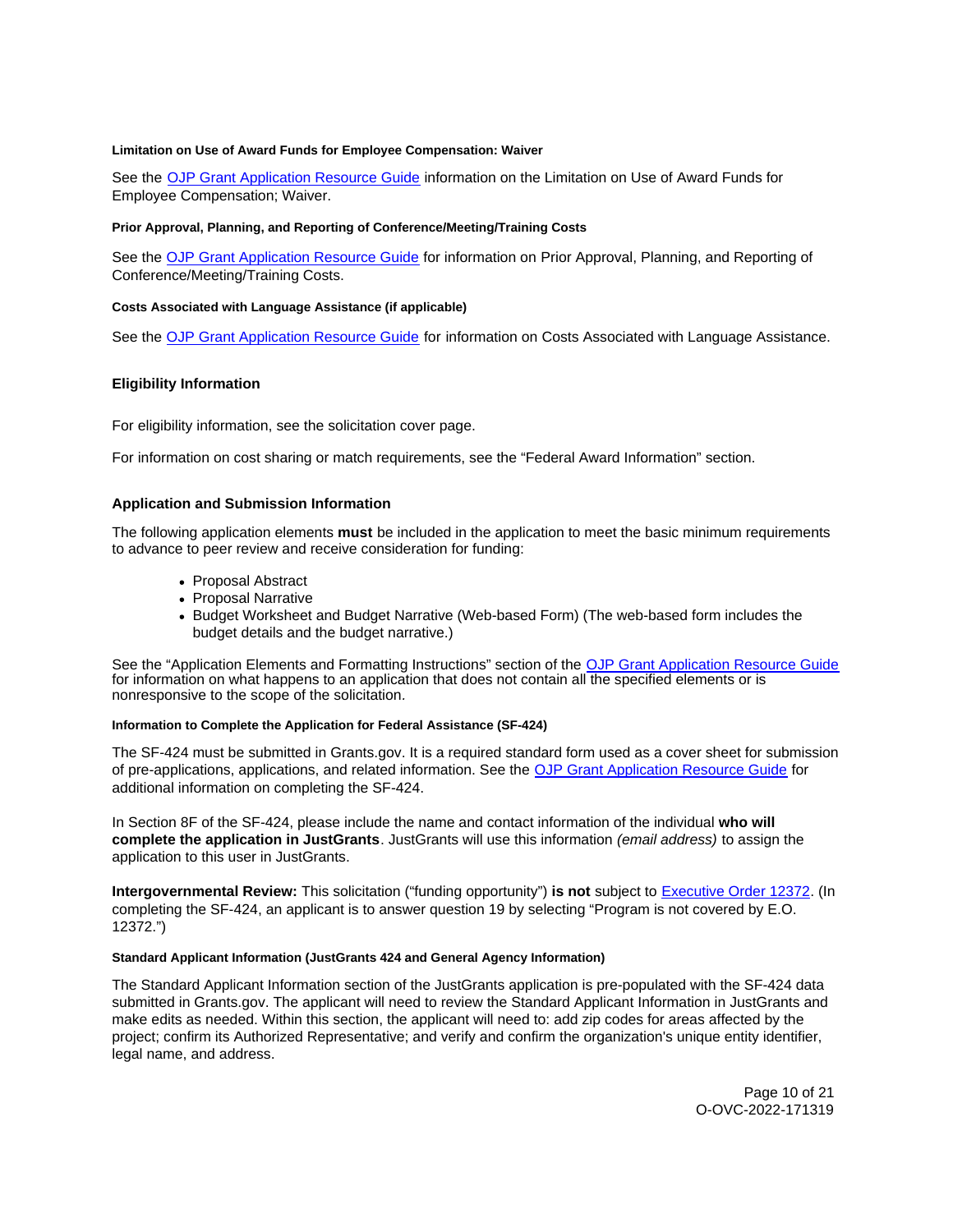## <span id="page-10-0"></span>**Proposal Abstract**

A proposal abstract (no more than 400 words) summarizing the proposed project, including the purpose of the project, primary activities, expected outcomes, the state and geographical service area, intended beneficiaries and subrecipients (if known), will be completed in the JustGrants web-based form. This abstract should be written in the third person and will be made publicly available on the OJP website if the project is awarded. If you are requesting priority consideration, please indicate the priority area (1A and/or 1B) you are applying under.

# **Proposal Narrative**

The proposal narrative should be submitted as an attachment in JustGrants. The attached document should be double-spaced, using a standard 12-point font; have no less than 1-inch margins; and should not exceed 20 pages. If the proposal narrative fails to comply with these length restrictions, OVC may consider such noncompliance in peer review and in final award decisions.

The following sections must be included as part of the proposal narrative: a. Statement of the Problem This section must:

- 1. Identify the nature and scope of the problem that the program will address. Applicants must demonstrate the problem of human trafficking within the targeted geographic area. Applicants should cite the source(s) of these data, which could include local, state, and federal data regarding investigations, prosecutions, and the number of individuals identified as victims of human trafficking in the proposed geographic area and data from victim service providers or other local stakeholders. Data should come from multiple sources and extend beyond national hotline data.
- 2. Describe previous or current attempts to address the problem, including documentation of the number of trafficking victims served each year during 2020 and 2021 within the targeted geographic area. At a minimum, applicants must identify the total number of victims they previously served within the targeted geographic area and the types of victims they have served (sex and/or labor trafficking victims). Applicants must cite the source(s) of these data.
- 3. Describe the communities to be served, including the geographic area, populations in the service area, and any groups that are vulnerable to human trafficking. Applicants should identify any relevant underserved communities in their geographic area using data to support (e.g., community data, Census data, client data).
- 4. Describe current efforts to address the service needs of trafficking survivors in the geographic area, including programs funded through OVC, the Department of Health and Human Services, the Office on Violence Against Women, or with Victims of Crime Act state victim assistance funds. Explain how the proposed project is not duplicative and targets identified gaps.

# b. Project Design and Implementation

The application must provide a clear link between the proposed activities and the need identified in the "Statement of the Problem" section above. This section must:

- 1. Clearly state the goals and objectives of this project. Goals and objectives must be in alignment with those stated in the Goals, Objectives, Deliverables section of this solicitation.
- 2. Provide a detailed description of the proposed activities necessary to implement this project and meet the stated goals and objectives.
- 3. Identify which underserved communities, if any, will be targeted through the proposed project.
- 4. Identify specific services that will be provided with grant funds (see Appendix A) and describe how and where the services will be provided.
- 5. Include a timeline that identifies a timeframe for all the tasks and activities to be completed.
- 6. Link project activities to the requirements of this solicitation and justify the logic of the proposed approach.
- 7. List project partners, as appropriate, to make the project activities effective and sustainable.
- 8. Describe how the applicant plans to ensure project activities are trauma informed and protect the safety and confidentiality needs of victims.
- 9. Describe how the applicant will meet the individualized service needs of victims and support victiminformed decisions and autonomy within the delivery of services.
- 10. Describe how the applicant will coordinate with other OVC and federally and state-funded antitrafficking programs to meet the comprehensive needs of trafficking victims.

Page 11 of 21 O-OVC-2022-171319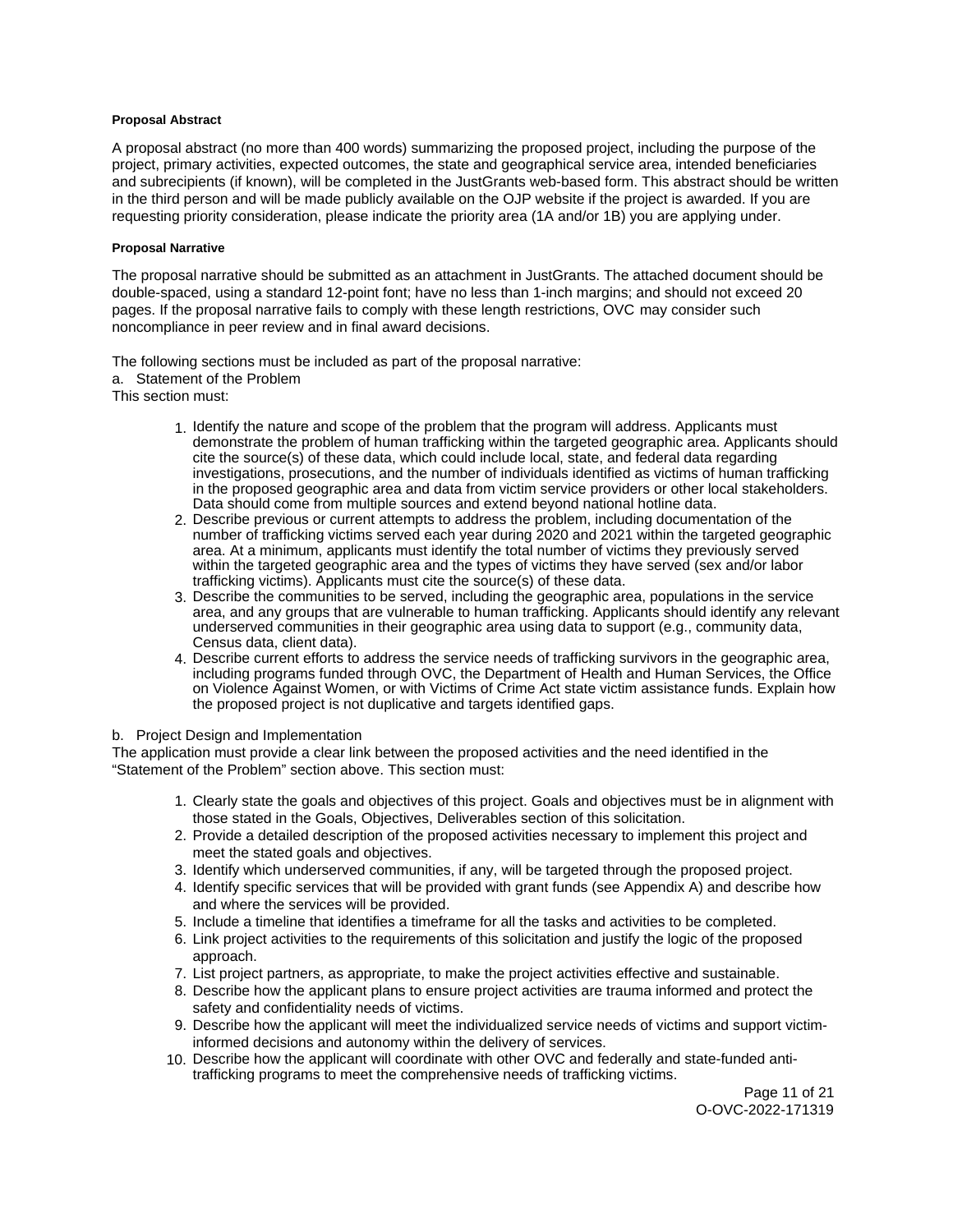11. If the applicant is seeking priority consideration for Priority 1(A), it should address in this section how the proposed project(s) will promote racial equity and/or the removal of barriers to access and opportunity, and/or contribute to greater access to services, for communities that have been historically underserved, marginalized, and adversely affected by inequality.

# c. Capabilities and Competencies

This section must:

- 1. Demonstrate the institutional experience and expertise (or submit formal agreements with partners with experience and expertise with the application) to effectively implement the requirements of this solicitation.
- 2. Identify the key individuals and organizations involved in the proposed project.
- 3. Demonstrate that the individuals and organizations identified have the capacity to address the stated need, including the expertise necessary to provide services to human trafficking victims, and can successfully implement the proposed project activities.
- 4. Describe specific roles and responsibilities of all project partners and key staff.
- 5. Demonstrate that project staff have appropriate training and experience to implement project activities as described in the proposal, including the knowledge and expertise necessary to implement culturally responsive projects with the identified underserved communities, and document plans and position descriptions for staff to be hired.
- 6. Demonstrate the capacity and expertise of the lead applicant and all project partners to serve victims of human trafficking.
- 7. Clearly describe who will implement activities as described in the Project Design and Implementation section.
- 8. Describe their experience managing federal grants that support services to crime victims and document their administrative and financial capacity to manage federal grants. If the applicant has other grants for providing services to victims of human trafficking, the applicant must describe the scope of each of these grants and describe how activities and data collection on these projects will be tracked separately to avoid duplication.
- 9. If the applicant is seeking priority consideration under Priority 1(B), it should describe within this section how being a culturally specific organization (or funding a culturally specific subrecipient organization at a minimum of 30% of the project budget) will enhance its ability to implement the proposed project(s) and should also specify which culturally specific populations are intended or expected to be served or have their needs addressed under the proposed project(s).

 d. Plan for Collecting the Data Required for this Solicitation's Performance Measures This section must include the following information:

- 1. A plan for collecting all of the performance measures data required by this solicitation.
- 2. A description of the qualifications of key staff who will be responsible for collecting data and reporting performance measures in JustGrants.

Note: Applicants are **not** required to submit performance data with the application. Rather, performance measure information is included as an alert that successful applicants will be required to submit performance data as part of each award's reporting requirements.

OJP will require each successful applicant to submit regular performance data that show the completed work's results. The performance data directly relate to the goals, objectives, and deliverables identified in the "Goals, Objectives, and Deliverables" discussion. Applicants can visit OJP's performance measurement page at [www.ojp.gov/performance](https://www.ojp.gov/performance) for an overview of performance measurement activities at OJP.

To determine performance measure requirements for this solicitation, use the "Human Trafficking Performance Measures Map with Question Sets by Solicitation" document at [https://ovc.ojp.gov/funding/performance](https://ovc.ojp.gov/funding/performance-measures/human-trafficking)[measures/human-trafficking.](https://ovc.ojp.gov/funding/performance-measures/human-trafficking) Locate the solicitation title and fiscal year to see assigned performance measure question sets. Examples of the performance measures questionnaires and related question sets, along with other reporting resources, can be found in the drop-down menu for victim service provider, task force, or training and technical assistance grantees.

OVC will require award recipients to submit performance measure data and performance reports in JustGrants.

Page 12 of 21 O-OVC-2022-171319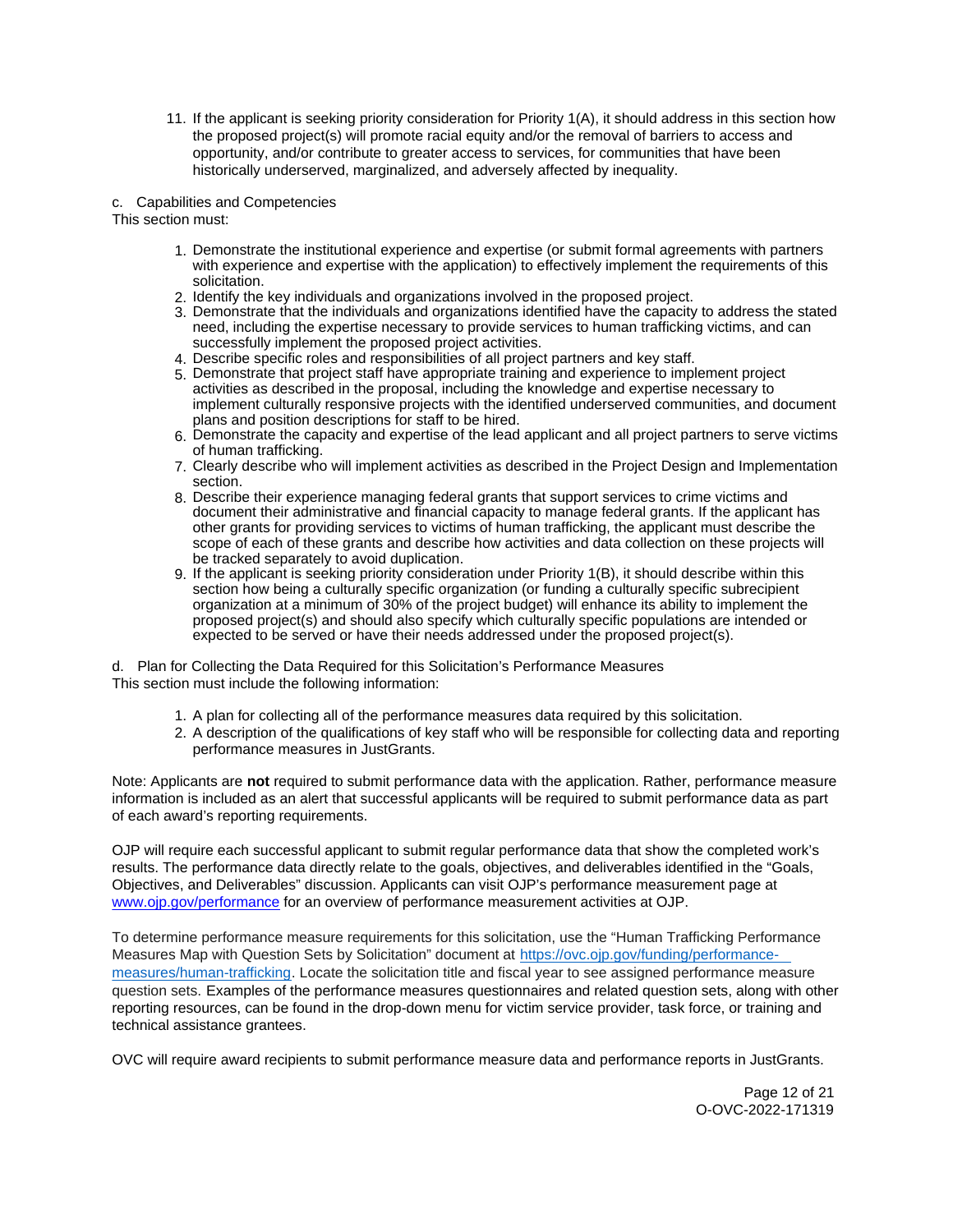<span id="page-12-0"></span>OVC will provide further guidance on the post-award submission process, if selected for award.

## **Note on Project Evaluations**

An applicant that proposes to use award funds through this solicitation to conduct project evaluations must follow the guidance in the "Note on Project Evaluations" section in the [OJP Grant Application Resource Guide.](https://www.ojp.gov/funding/Apply/Resources/Grant-App-Resource-Guide.htm#projectEvaluation)

#### **Goals, Objectives, Deliverables, and Timeline**

The applicant will submit the program's goals, objectives, deliverables, and timelines in the JustGrants webbased form.

#### **Budget and Associated Documentation**

#### **Budget Worksheet and Budget Narrative (Web-based Form)**

The applicant will complete the JustGrants web-based budget form. See the OJP Grant Application Resource [Guide](https://www.ojp.gov/funding/apply/ojp-grant-application-resource-guide#budgetInfo) for additional information.

If the applicant is seeking priority consideration under Priority 1(B) based on the identification of at least one proposed subrecipient as a culturally specific organization, the proposed funding for the subrecipient in the webbased budget form **must be a minimum of 30% of award funding.** 

The budget narrative must also describe how the activities that will be funded with the (minimum) 30% of award funding provided to the subrecipient **specifically relate to the priority consideration requested under Priority 1(B)** and described in the Capabilities and Competencies section of the application.

Successful applicants are expected to participate in a 2-day peer learning collaborative meeting annually, which they should include in their budget. Applicants should budget approximately \$2,000 per person (up to 3 people) to attend the meetings and record this as part of the travel line item in the budget. The Office of the Chief Financial Officer requires cost calculations for all line items in your budget, including this required travel. The cost breakdown should include airfare, per diem rate, lodging, number of travelers, number of days, etc. (for example, 3 people x airline ticket (\$500) = \$1,500, 3 people x 2 days per diem (\$76/day) = \$456, 2 people x lodging (\$251) x 2 nights = \$1,506). Use U.S. General Services Administration per diem rates.

## **Indirect Cost Rate Agreement (if applicable)**

The applicant will submit its indirect cost rate agreement by uploading it as an attachment in JustGrants. See the [OJP Grant Application Resource Guide](https://www.ojp.gov/funding/apply/ojp-grant-application-resource-guide#indirect-cost) for additional information.

## **Financial Management Questionnaire (including applicant disclosure of high-risk status)**

The applicant will download the questionnaire, complete it, and submit it by uploading it as an attachment in JustGrants. See the [OJP Grant Application Resource Guide](https://www.ojp.gov/funding/apply/ojp-grant-application-resource-guide#fm-internal-controls-questionnaire) for the link to the questionnaire and additional information.

#### **Disclosure of Process Related to Executive Compensation**

If applicable, the applicant will submit a description of the process used to determine executive compensation by uploading the document as an attachment in JustGrants. See the "Application Attachments" section of the [OJP](https://www.ojp.gov/funding/apply/ojp-grant-application-resource-guide#disclosure-process-executive)  [Grant Application Resource Guide](https://www.ojp.gov/funding/apply/ojp-grant-application-resource-guide#disclosure-process-executive) for information.

## **Training Plan**

Applicants must submit a training plan that describes the number and type of training events planned to ensure that program partners are prepared to identify, refer, and provide services to human trafficking victims. Applicants

> Page 13 of 21 O-OVC-2022-171319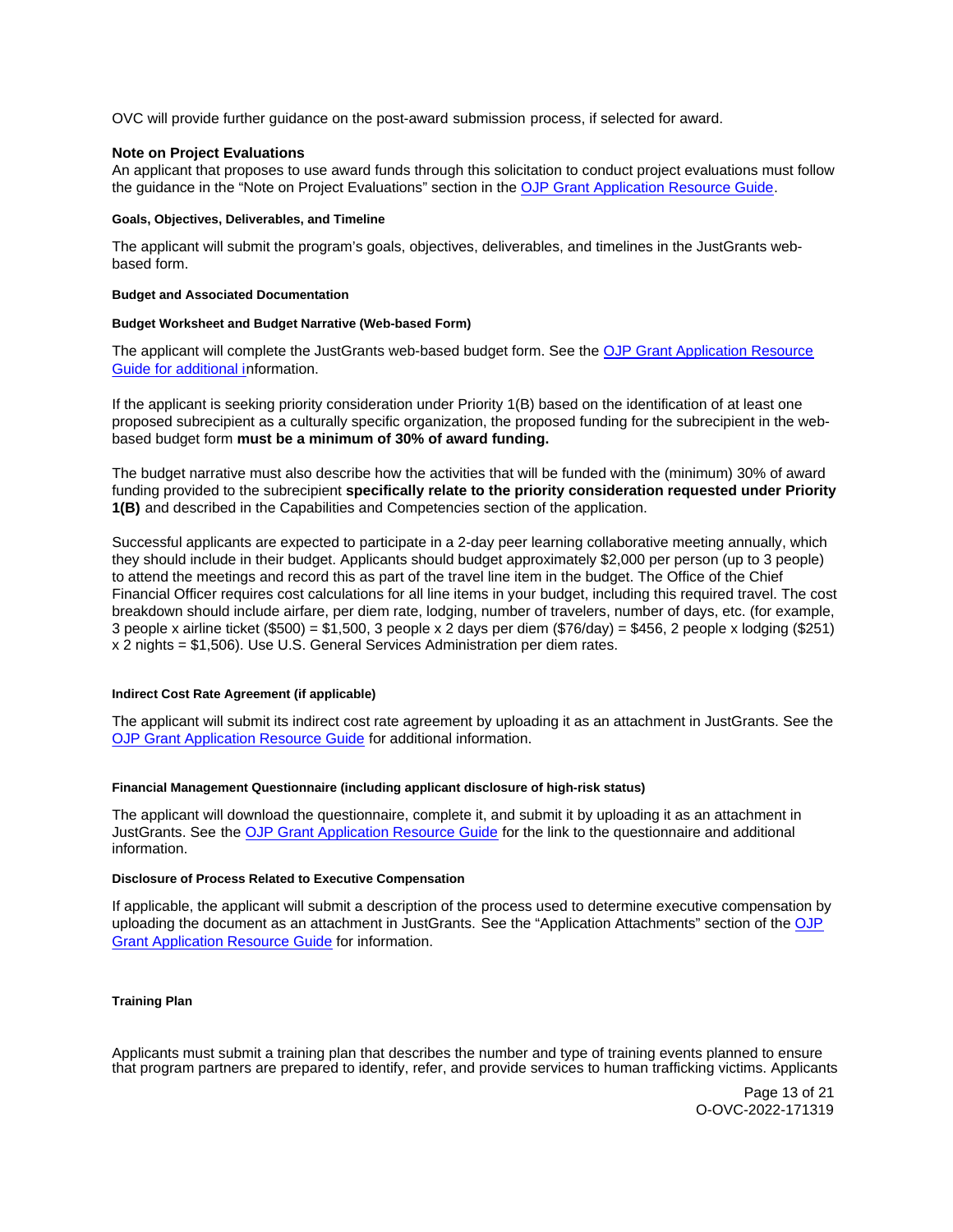<span id="page-13-0"></span>should describe how they will leverage existing training, including OVC's foundational online training [Understanding Human Trafficking](https://www.ovcttac.gov/UnderstandingHumanTrafficking/index.cfm?nm=wbt&ns=ot&nt=ht), for staff and partners. Grantees will consult with OVC's training and technical assistance providers, including the OVC Human Trafficking Collective, regarding available content to inform training funded under this solicitation.

#### **Memoranda of Understanding (MOUs) and Other Supportive Documents**

For services that will be provided by project partners, the applicant must name the project partner that will provide the specific service in the program narrative and include, as an attachment to the application, a subcontract/subgrant, Letter of Intent, or MOU describing the commitment from that organization to perform a specific service, and a description of the fee for the service or cost to the grant for each service. If services are to be provided as in-kind match, pro bono, or at no cost to the grant, this must be clearly stated in the MOU, Letter of Intent, or subcontract/subgrant. MOUs, Letters of Intent, and subcontracts/subgrants must include the following: (1) names of the organizations involved in the agreement; (2) scope of the specialized service(s) and other work to be performed under the agreement; (3) duration of the agreement; (4) estimated cost per victim or cost of actual services provided describing whether it is a fee for service, in-kind match, or no cost; (5) whether or not there is a cap on the total amount of the agreement; and (6) whether or not there is a maximum number of victims who may be served under the agreement. If any of the required services above are to be provided pro bono or accessed through other government-subsidized or otherwise funded programs, applicants must describe how services will be provided to victims without the use of grant funds. MOUs and Letters of Intent should be submitted as one separate attachment to the application.

#### **Additional Application Components**

Applicants will attach the additional requested documentation in JustGrants.

#### **Curriculum Vitae or Resumes**

#### **Position Descriptions and Resumes**

Position descriptions and resumes for key positions should be tailored to the applicant to demonstrate the qualifications of staff involved in the project.

#### **Tribal Authorizing Resolution**

An application in response to this solicitation may require inclusion of tribal authorizing documentation as an attachment. If applicable, the applicant will submit the tribal authorizing documentation by uploading it as an attachment in JustGrants. See the [OJP Grant Application Resource Guide](https://www.ojp.gov/funding/apply/ojp-grant-application-resource-guide#tribal-authorizing-resolution) for information on tribal authorizing resolutions.

## **Research and Evaluation Independence and Integrity Statement**

If an application proposes research (including research and development) and/or evaluation, the applicant must demonstrate research/evaluation independence and integrity, including appropriate safeguards, before it may receive award funds. The applicant will submit documentation of its research and evaluation independence and integrity by uploading it as an attachment in JustGrants. For additional information, see the [OJP Grant](https://www.ojp.gov/funding/apply/ojp-grant-application-resource-guide#research-evaluation)  [Application Resource Guide.](https://www.ojp.gov/funding/apply/ojp-grant-application-resource-guide#research-evaluation)

#### **Disclosures and Assurances**

The applicant will address the following disclosures and assurances.

#### **Disclosure of Lobbying Activities**

Complete and submit the SF-LLL in [Grants.gov.](https://Grants.gov) See the [OJP Grant Application Resource Guide](https://www.ojp.gov/funding/apply/ojp-grant-application-resource-guide#disclosure-lobby) for additional information.

#### **DOJ Certified Standard Assurances**

Review and accept the DOJ Certified Standard Assurances in JustGrants. See the [OJP Grant Application Resource](https://www.ojp.gov/funding/apply/ojp-grant-application-resource-guide#administrative)  [Guide](https://www.ojp.gov/funding/apply/ojp-grant-application-resource-guide#administrative) for additional information.

#### **Applicant Disclosure of Duplication in Cost Items**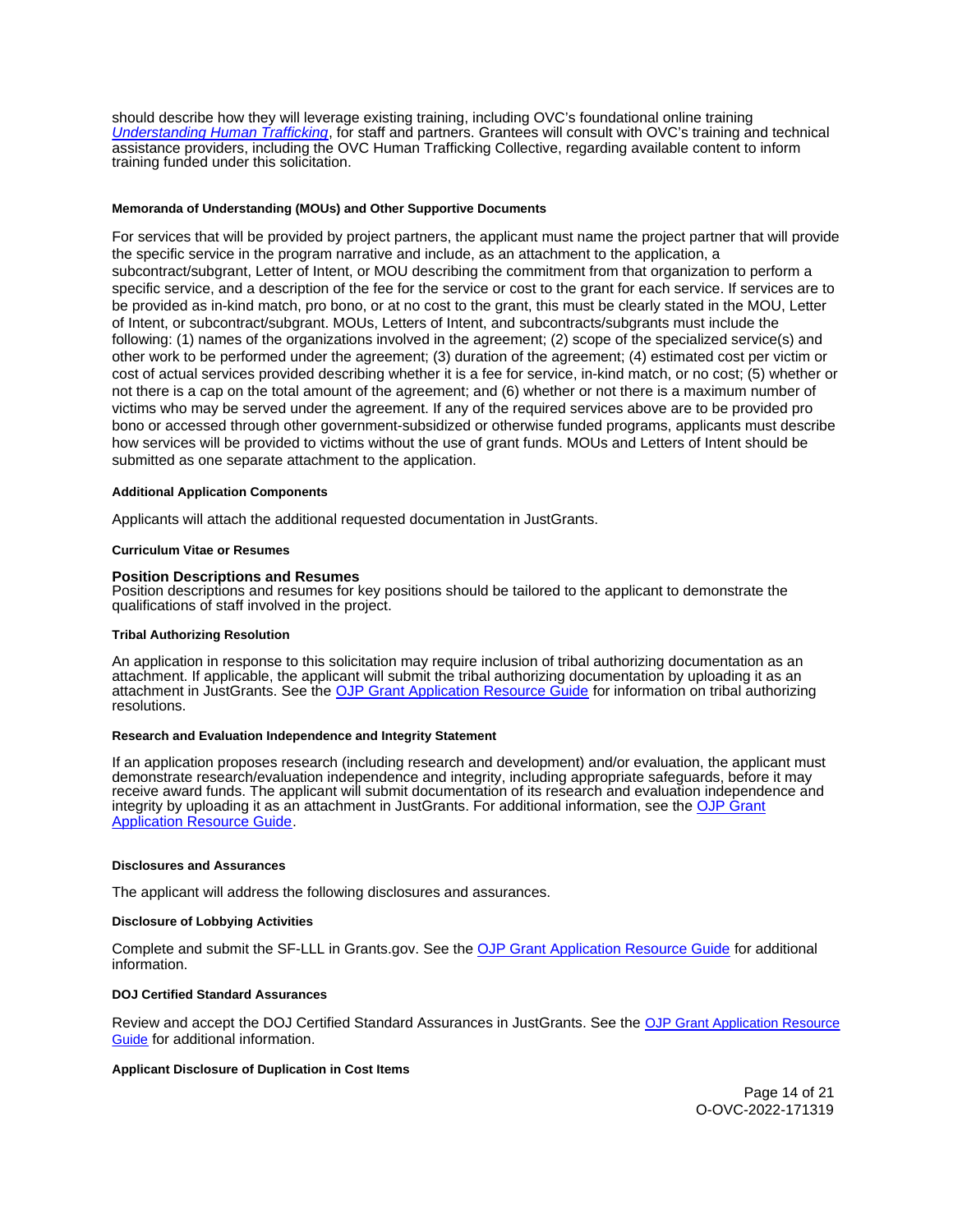<span id="page-14-0"></span>Complete the JustGrants web-based Applicant Disclosure of Duplication in Cost Items form. See the [OJP Grant](https://www.ojp.gov/funding/apply/ojp-grant-application-resource-guide#applicant-disclosure-pending-applications)  [Application Resource Guide](https://www.ojp.gov/funding/apply/ojp-grant-application-resource-guide#applicant-disclosure-pending-applications) for additional information.

# **DOJ Certifications Regarding Lobbying; Debarment, Suspension and Other Responsibility Matters; and Drug-Free Workplace Requirements**

Review and accept the DOJ Certified Certifications Regarding Lobbying; Debarment, Suspension and Other Responsibility Matters; Drug-Free Workplace Requirements; Law Enforcement and Community Policing in JustGrants. See the [OJP Grant Application Resource Guide](https://www.ojp.gov/funding/apply/ojp-grant-application-resource-guide#administrative) for additional information.

## **Applicant Disclosure and Justification – DOJ High Risk Grantees (if applicable)**

If applicable, submit the DOJ High Risk Disclosure and Justification as an attachment in JustGrants. A DOJ High Risk Grantee is an award recipient that has received a DOJ High Risk designation based on a documented history of unsatisfactory performance, financial instability, management system or other internal control deficiencies, or noncompliance with award terms and conditions on prior awards, or that is otherwise not responsible. See the [OJP Grant Application Resource Guide](https://www.ojp.gov/funding/apply/ojp-grant-application-resource-guide#applicant-disclosure-justification) for additional information.

## **How to Apply**

Step 1: The applicant must submit the **SF-424** and **SF-LLL** in [Grants.gov](https://Grants.gov) at [https://www.grants.gov/web/grants/register.html.](https://www.grants.gov/web/grants/register.html)

Step 2: The applicant must then submit the **full application,** including attachments, in JustGrants in [JustGrants.usdoj.gov.](https://justicegrants.usdoj.gov/)

For additional information, see the "How to Apply" section in the [OJP Grant Application Resource Guide](https://www.ojp.gov/funding/apply/ojp-grant-application-resource-guide#apply) and the [DOJ Application Submission Checklist.](https://justicegrants.usdoj.gov/sites/g/files/xyckuh296/files/media/document/appln-submission-checklist.pdf)

## **Submission Dates and Time**

The **SF-424 and the SF-LLL** must be submitted in [Grants.gov](https://Grants.gov) by 11:59 p.m. eastern time on June 28, 2022.

The **full application** must be submitted in JustGrants by 8:59 p.m. eastern time on July 5, 2022.

OJP urges applicants to submit their [Grants.gov](https://Grants.gov) and JustGrants submissions prior to the due dates to allow sufficient time to correct errors and resubmit by the submission deadlines if a rejection notification is received. To be considered timely, the **full application** must be submitted in JustGrants by the JustGrants application deadline.

#### **Experiencing Unforeseen Technical Issues**

An applicant that experiences unforeseen SAM.gov, [Grants.gov,](https://Grants.gov) or JustGrants technical issues beyond its control that prevent application submission by the deadline, must demonstrate all efforts in requesting technical support in order to submit an application by the deadline. Technical support is available via phone and email to the applicable SAM.gov, [Grants.gov,](https://Grants.gov) or JustGrants support centers or service desks in which an applicant received a ticket number for resolution. If an applicant misses a deadline due to unforeseen technical difficulties, the applicant may request a waiver to submit an application after the deadline. Note: If an applicant does not submit all the required [Grants.gov](https://Grants.gov) forms by the [Grants.gov](https://Grants.gov) deadline, the applicant will not be able to proceed to the JustGrants portion of the application process.

An applicant experiencing technical difficulties with the following systems must contact the associated support desk indicated below to report the technical issue and receive a tracking number:

- [Grants.gov](https://Grants.gov)  contact the [Grants.gov Customer Support Hotline](https://www.grants.gov/web/grants/support.html)
- SAM.gov contact the **SAM Help Desk (Federal Service Desk)**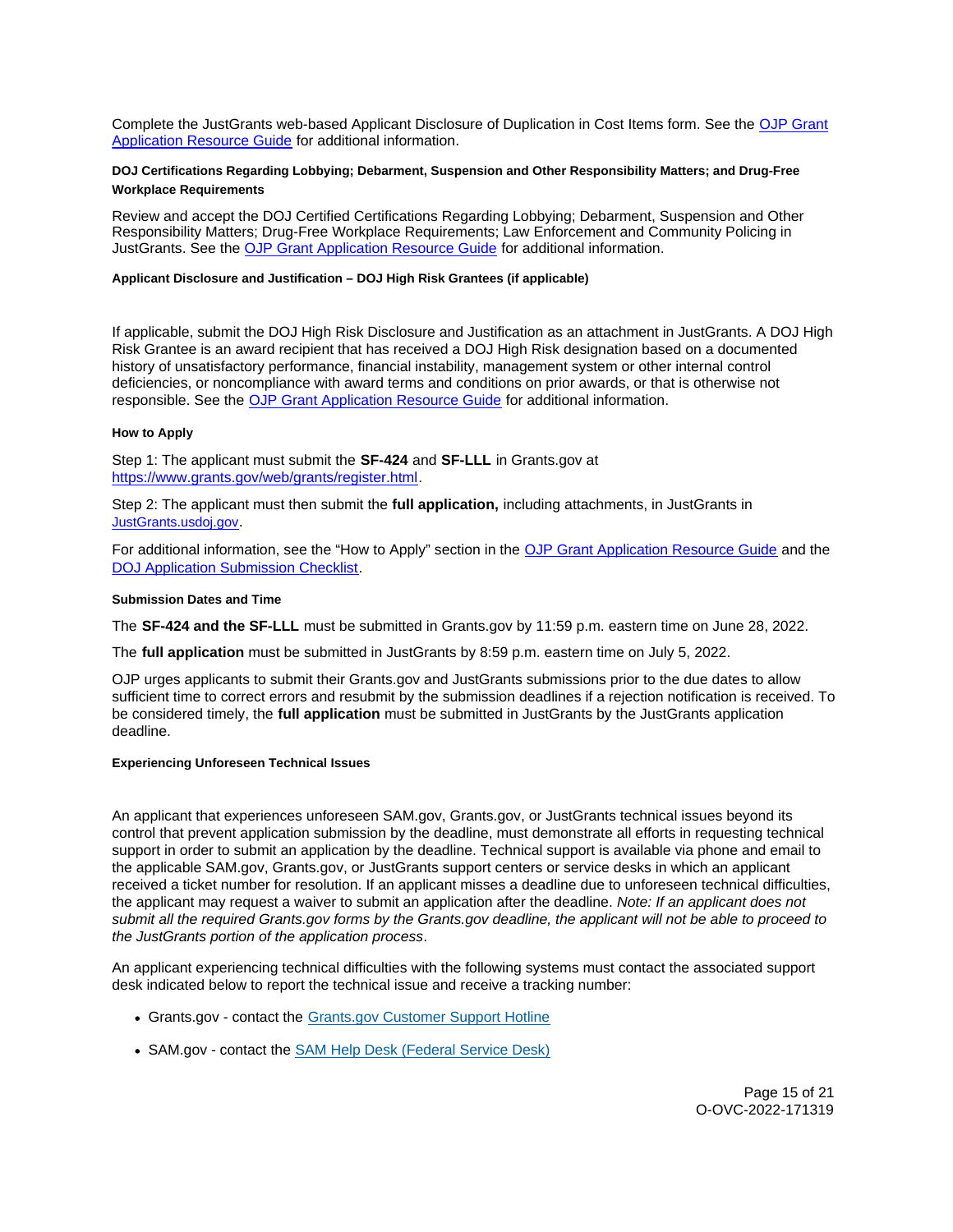<span id="page-15-0"></span>JustGrants - contact the JustGrants Support Desk at [JustGrants.Support@usdoj.gov](mailto:JustGrants.Support@usdoj.gov) or 833–872–5175

An applicant requesting a waiver to submit a late application must document their request for technical assistance in an email to the OJP Response Center at [grants@ncjrs.gov](file:///C:/Users/local_Yehj/INetCache/Content.Outlook/20U4XBR7/grants@ncjrs.gov) **within 24 hours after the application deadline** to request approval to submit its application after the deadline. If an applicant has technical issues with [Grants.gov,](https://Grants.gov) the applicant must contact the OJP Response Center within 24 hours of the [Grants.gov](https://Grants.gov) deadline to request approval to submit after the deadline. Waiver requests to submit after the submission deadline must:

- Describe the technical difficulties experienced;
- Include a timeline of the applicant's submission efforts (e.g., what date and time did the error occur, what date and time was action taken to resolve the issue and resubmit, and what date and time did support representatives respond);
- Include an attachment(s) of the complete grant application and all required documentation and material; and
- Include the applicant's Unique Entity Identifier (UEI), any applicable SAM.gov tracking number(s), [Grants.gov](https://Grants.gov) Help Desk, and JustGrants Support Desk Ticket Numbers.

OJP will review each request for late submission and required supporting documentation and notify the applicant whether the request has been approved or denied. For more details on the waiver process, OJP encourages applicants to review the "Experiencing Unforeseen Technical Issues" section in the [OJP Grant Application](https://www.ojp.gov/funding/apply/ojp-grant-application-resource-guide#experiencing-unforeseen-technical-issues)  [Resource Guide.](https://www.ojp.gov/funding/apply/ojp-grant-application-resource-guide#experiencing-unforeseen-technical-issues)

# **Application Review Information**

# **Review Criteria**

# **Merit Review Criteria**

Applications that meet the basic minimum requirements will be evaluated by peer reviewers on how the proposed project/program addresses the following criteria:

- 1. Statement of the Problem (15%) evaluate the applicant's understanding of the program/issue to be addressed.
- 2. Project Design and Implementation (40%) evaluate the adequacy of the proposal, including the goals, objectives, timelines, milestones, and deliverables.
- 3. Capabilities and Competencies (30%) evaluate the administrative and technical capacity of the applicant to successfully accomplish the goals and objectives.
- 4. Plan for Collecting the Data Required for this Solicitation's Performance Measures (5%) evaluate the applicant's understanding of the performance data reporting requirements and the plan for collecting the required data.
- 5. Budget (10%) evaluate for completeness, cost effectiveness, and allowability (e.g., reasonable, allocable, and necessary for project activities).

# **Other Review Criteria/Factors**

Other important considerations for OVC include geographic diversity, strategic priorities (specifically including, but not limited to, those priority areas already mentioned), available funding, past performance, and the extent to which the Budget Worksheet and Budget Narrative (web-based form) accurately explain project costs that are reasonable, necessary, and otherwise allowable under federal law and applicable federal cost principles.

# **Review Process**

Applications submitted under this solicitation that meet the basic minimum requirements, will be evaluated for technical merit by a peer review panel(s) in accordance with OJP peer review policy and procedures using the review criteria listed above.

OJP screens applications to ensure they meet the basic minimum requirements prior to conducting the peer review. Although specific requirements may vary, the following are common requirements applicable to all OJP solicitations:

• The application must be submitted by an eligible type of applicant.

Page 16 of 21 O-OVC-2022-171319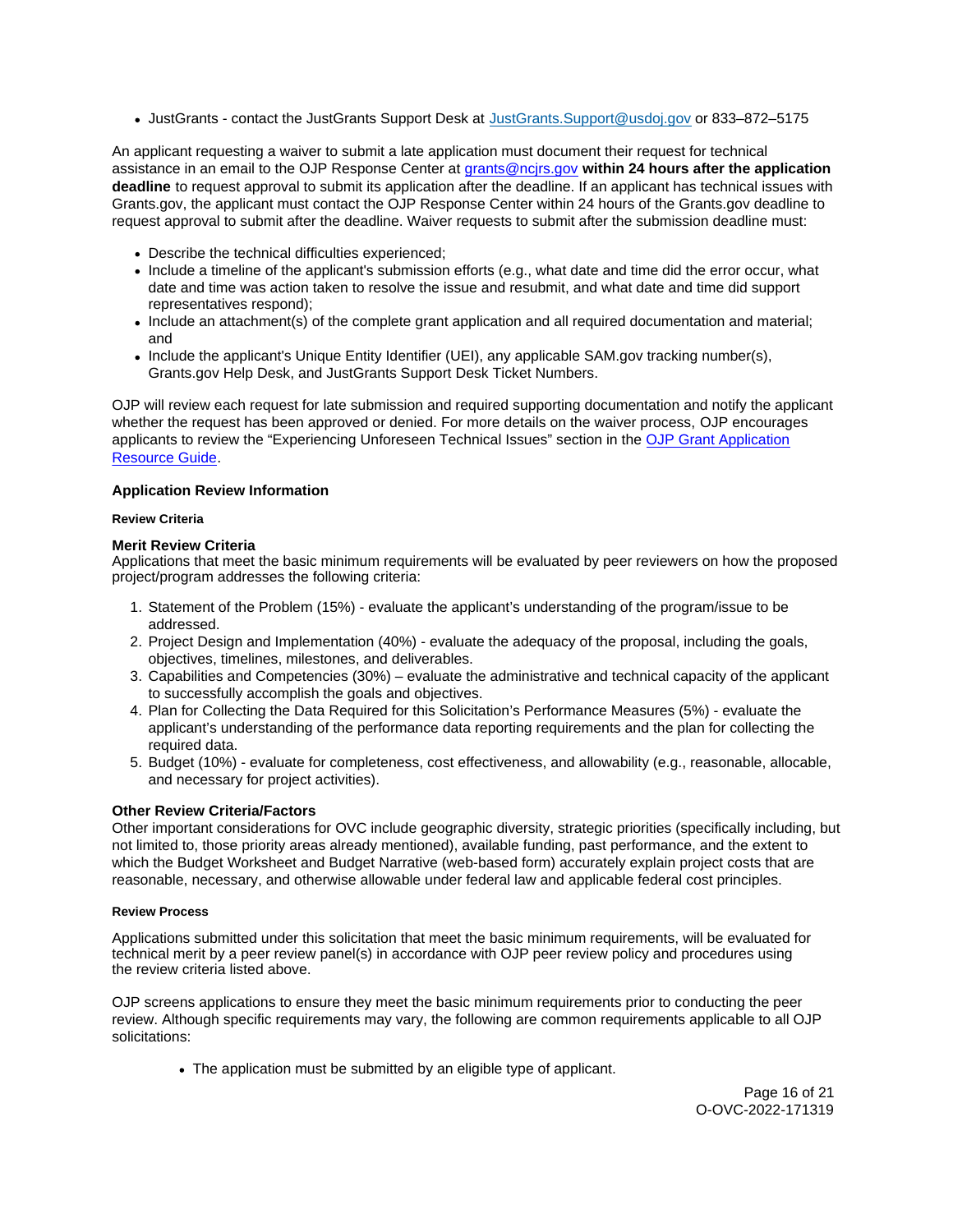- <span id="page-16-0"></span>The application must request funding within programmatic funding constraints (if applicable).
- The application must be responsive to the scope of the solicitation.
- The application must include all items necessary to meet the basic minimum requirements.

Pursuant to the Part 200 Uniform Requirements, before award decisions are made, OJP also reviews information related to the degree of risk posed by the applicant. Among other things to help assess whether an applicant with one or more prior federal awards has a satisfactory record with respect to performance, integrity, and business ethics, OJP checks whether the applicant is listed in SAM as excluded from receiving a federal award.

In addition, if OJP anticipates that an award will exceed \$250,000 in federal funds, OJP also must review and consider any information about the applicant that appears in the non-public segment of the integrity and performance system accessible through SAM (currently, the Federal Awardee Performance and Integrity Information System, FAPIIS).

**Important note on FAPIIS:** An applicant may review and comment on any information about itself that currently appears in FAPIIS and was entered by a federal awarding agency. OJP will consider such comments by the applicant, in addition to the other information in FAPIIS, in its assessment of the risk posed by the applicant.

Absent explicit statutory authorization or written delegation of authority to the contrary, all final award decisions will be made by the Assistant Attorney General, who may consider not only peer review ratings and OVC recommendations, but also other factors as indicated in this section.

# **Federal Award Administration Information**

## **Federal Award Notices**

See the [OJP Grant Application Resource Guide](https://www.ojp.gov/funding/apply/ojp-grant-application-resource-guide#federal-award-notices) for information on award notifications and instructions.

## **Administrative, National Policy, and Other Legal Requirements**

If selected for funding, in addition to implementing the funded project consistent with the OJP-approved application, the recipient must comply with all award conditions and all applicable requirements of federal statutes and regulations, including the applicable requirements referred to in the assurances and certifications executed in connection with award acceptance. For additional information on these legal requirements, see the "Administrative, National Policy, and Other Legal Requirements" section in the [OJP Grant Application Resource](https://www.ojp.gov/funding/apply/ojp-grant-application-resource-guide#administrative)  [Guide.](https://www.ojp.gov/funding/apply/ojp-grant-application-resource-guide#administrative)

## **Information Technology (IT) Security Clauses**

An application in response to this solicitation may require inclusion of information related to information technology security. See the [OJP Grant Application Resource Guide](https://www.ojp.gov/funding/apply/ojp-grant-application-resource-guide#information-technology) for information on information technology security.

#### **General Information about Post-Federal Award Reporting Requirements**

In addition to the deliverables described in the "Program Description" section, all award recipients under this solicitation will be required to submit certain reports and data.

Required reports. Award recipients typically must submit quarterly financial reports, semi-annual performance reports, final financial and performance reports, and, if applicable, an annual audit report in accordance with the Part 200 Uniform Requirements or specific award conditions. Future awards and fund drawdowns may be withheld if reports are delinquent. (In appropriate cases, OJP may require additional reports.)

See the [OJP Grant Application Resource Guide](https://www.ojp.gov/funding/Apply/Resources/Grant-App-Resource-Guide.htm) for additional information on specific post-award reporting requirements, including performance measure data.

# **Federal Awarding Agency Contact(s)**

Page 17 of 21 O-OVC-2022-171319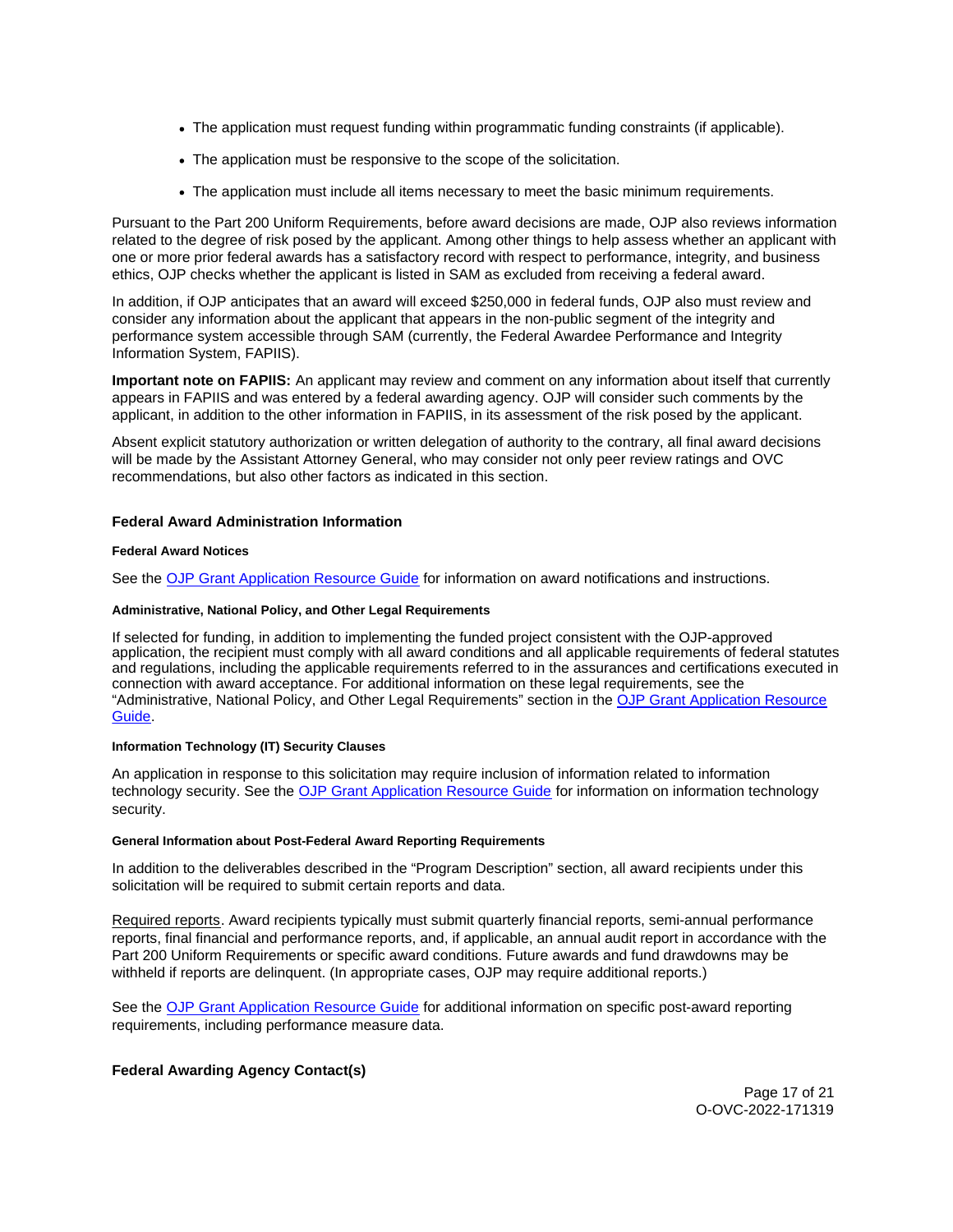<span id="page-17-0"></span>For OJP contact(s), see the solicitation cover page.

For contact information for [Grants.gov](https://Grants.gov), see the solicitation cover page.

For contact information for JustGrants, see the solicitation cover page.

## **Other Information**

## **Freedom of Information and Privacy Act (5 U.S.C. 552 and 5 U.S.C. 552a)**

See the [OJP Grant Application Resource Guide](https://www.ojp.gov/funding/apply/ojp-grant-application-resource-guide#foia) for information on the Freedom of Information and Privacy Act (5 U.S.C. 552 and 5 U.S.C. 552a).

## **Provide Feedback to OJP**

See the [OJP Grant Application Resource Guide](https://www.ojp.gov/funding/apply/ojp-grant-application-resource-guide#feedback) for information on how to provide feedback to OJP.

## **Performance Measures**

To determine performance measure requirements for this solicitation, use the "Human Trafficking Performance Measures Map with Question Sets by Solicitation" document at [https://ovc.ojp.gov/funding/performance](https://ovc.ojp.gov/funding/performance-measures/human-trafficking)[measures/human-trafficking.](https://ovc.ojp.gov/funding/performance-measures/human-trafficking) Locate the solicitation title and fiscal year to see assigned performance measure question sets. Examples of the performance measures questionnaires and related question sets, along with other reporting resources, can be found in the drop-down menu for victim service provider, task force, or training and technical assistance grantees.

## **Appendix A: Types of Victim Services That OVC Funds**

| <b>Type of Service</b>          | <b>Service Provision Terms</b>                                                                                                                                                                                                                                                                                                                                                                                                                                                                                                                                                                            |
|---------------------------------|-----------------------------------------------------------------------------------------------------------------------------------------------------------------------------------------------------------------------------------------------------------------------------------------------------------------------------------------------------------------------------------------------------------------------------------------------------------------------------------------------------------------------------------------------------------------------------------------------------------|
| <b>Information and Referral</b> | Information about the criminal justice process<br>Information about victim rights, how to obtain<br>notifications, etc.<br>Referral to other victim service programs<br>Referral to other services, supports, and<br>resources<br>Information about substance abuse treatment<br>and support<br>Referral to substance abuse treatment and<br>support                                                                                                                                                                                                                                                      |
| Personal Advocacy/Accompaniment | Victim advocacy/accompaniment to<br>emergency medical care or forensic exam<br>Law enforcement interview<br>advocacy/accompaniment<br>Individual advocacy (e.g., assistance in<br>applying for public benefits or other low-cost<br>alternatives)<br>Performance of medical or nonmedical<br>forensic exam or interview, or medical<br>evidence collection<br>Advocacy for immigration assistance<br>Intervention with employer, creditor, landlord,<br>or academic institution<br>Child or dependent care assistance<br>Transportation assistance<br>Interpreter services<br><b>Family reunification</b> |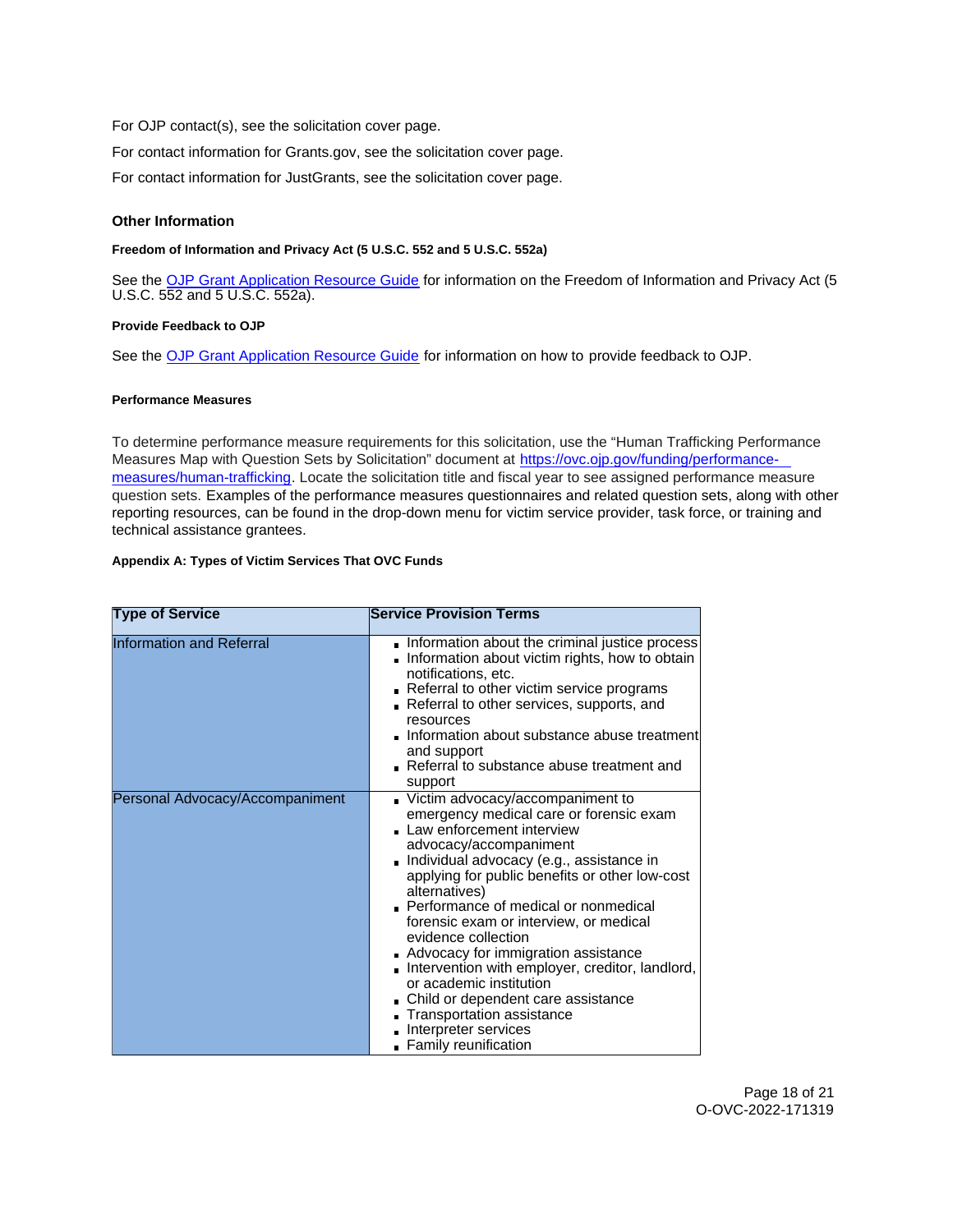<span id="page-18-0"></span>

| Emotional support, Safety, and Health<br>Services  | Crisis Intervention<br><b>Hotline/Crisis line counseling</b><br>On-scene crisis response<br>Individual therapy/mental health services<br>■ Support groups<br>Other therapy (e.g., traditional, cultural, or<br>alternative healing)<br>Emergency financial assistance<br>Provision of emergency medical care<br>Provision of long-term, non-therapeutic<br>medical care<br>■ Substance abuse services<br><b>Protection/Safety planning</b><br>Case management |
|----------------------------------------------------|---------------------------------------------------------------------------------------------------------------------------------------------------------------------------------------------------------------------------------------------------------------------------------------------------------------------------------------------------------------------------------------------------------------------------------------------------------------|
| <b>Shelter/Housing Services</b>                    | Emergency shelter or placement<br>Transitional housing<br>■ Relocation assistance<br>• Rapid rehousing<br>Rental assistance<br>Host homes<br>Other shelter/housing                                                                                                                                                                                                                                                                                            |
| <b>Criminal/Civil Justice System</b><br>Assistance | Notification of criminal justice events<br>Victim impact statement assistance<br>Assistance with restitution<br>Civil legal assistance<br>- Legal support with immigration assistance<br>Law enforcement or Prosecution interview<br>advocacy/accompaniment<br>Repatriation<br>• Public benefits law<br>Criminal record relief<br>Victim's rights representation                                                                                              |
| Education/Employment/Life skills                   | ■ Education<br>Job/Vocational training<br>Job readiness/employment services<br>$\blacksquare$ Life skills<br>Supported employment                                                                                                                                                                                                                                                                                                                             |

**References** 

Banks, D., and Kyckelhahn, T. 2011. Characteristics of Suspected Human Trafficking Incidents, 2008-2010, p. 6; and National Center for Victims of Crime. 2013. NCVRW Resource Guide, p. 24.

Perkins, E.B., and Ruiz, C. 2017. "Domestic Minor Sex Trafficking in a Rural State: Interviews with Adjudicated Female Juveniles." Child and Adolescent Social Work Journal 34(2): 171–180. <https://doi.org/10.1007/s10560-016-0455-3>

# **Application Checklist**

# **OVC FY 2022 Preventing Trafficking of Girls**

This application checklist has been created as an aid in developing an application. The **DOJ Application** [Submission Checklist](https://justicegrants.usdoj.gov/sites/g/files/xyckuh296/files/media/document/appln-submission-checklist.pdf) is another resource.

# **What an Applicant Must Do:**

Prior to registering in [Grants.gov](https://Grants.gov):

Confirm your Entity's [System Award Management \(SAM\)](https://sam.gov/SAM/) Registration Information (see [OJP Grant](https://www.ojp.gov/funding/apply/ojp-grant-application-resource-guide#apply)  [Application Resource Guide\)](https://www.ojp.gov/funding/apply/ojp-grant-application-resource-guide#apply)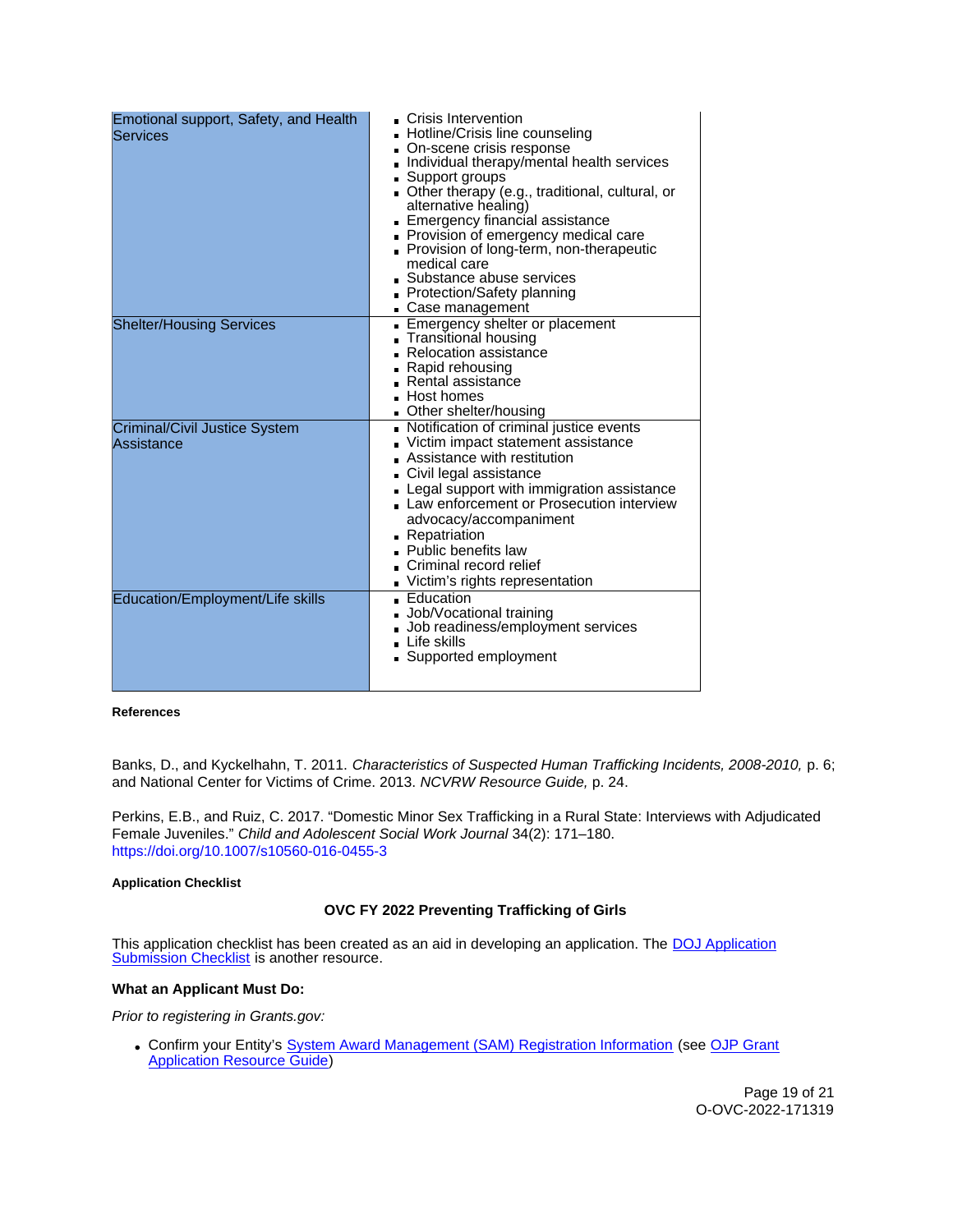To register in [Grants.gov](https://Grants.gov):

- Acquire an Authorized Organization Representative (AOR) and a [Grants.gov](https://Grants.gov) username and password (see [OJP Grant Application Resource Guide\)](https://www.ojp.gov/funding/apply/ojp-grant-application-resource-guide#apply)
- Acquire AOR confirmation from the E-Business Point of Contact (E-Biz POC) (see OJP Grant Application [Resource Guide\)](https://www.ojp.gov/funding/apply/ojp-grant-application-resource-guide#apply)

To find the funding opportunity:

- Search for the funding opportunity in [Grants.gov](https://Grants.gov) using the opportunity number, Assistance Listing or keyword(s)
- Access the funding opportunity and application package (see Step 7 in the [OJP Grant Application Resource](https://www.ojp.gov/funding/apply/ojp-grant-application-resource-guide#apply)  [Guide\)](https://www.ojp.gov/funding/apply/ojp-grant-application-resource-guide#apply)
- Sign up for [Grants.gov](https://Grants.gov) email [notifications](https://www.grants.gov/web/grants/manage-subscriptions.html) (optional) (see [OJP Grant Application Resource Guide\)](https://www.ojp.gov/funding/apply/ojp-grant-application-resource-guide#apply)
- Read Important Notice: Applying for Grants in Grants.gov
- Read OJP policy and guidance on conference approval, planning, and reporting available at [ojp.gov/funding/financialguidedoj/iii-postaward-requirements#6g3y8](https://www.ojp.gov/funding/financialguidedoj/iii-postaward-requirements#6g3y8) (see [OJP Grant Application Resource](https://www.ojp.gov/funding/apply/ojp-grant-application-resource-guide#prior-approval)  [Guide\)](https://www.ojp.gov/funding/apply/ojp-grant-application-resource-guide#prior-approval)

## **Overview of Post-Award Legal Requirements:**

Review the "[Overview of Legal Requirements Generally Applicable to OJP Grants and Cooperative Agreements -](https://www.ojp.gov/funding/explore/legal-overview-awards) [FY 2022 Awards"](https://www.ojp.gov/funding/explore/legal-overview-awards) in the [OJP Funding Resource Center.](https://www.ojp.gov/funding/explore/legal-overview-awards)

#### **Review Scope Requirement:**

The federal amount requested is within the allowable limit(s) of \$500,000.

## **Review Eligibility Requirement:**

The following entities are eligible to apply:

- State governments
- City or township governments
- County governments
- Public housing authorities/Indian housing authorities
- Native American tribal organizations (other than Federally recognized tribal governments)
- Native American tribal governments (Federally recognized)
- Nonprofits having a 501(c)(3) status with the IRS, other than institutions of higher education

~~~~

**Prepare to submit the Application for Federal Assistance standard form (SF-424) and Disclosure of Lobbying Activities form (SF-LLL)** 

- Review information to complete the Application for Federal Assistance (SF-424) in [Grants.gov](https://Grants.gov)<br>• Complete Standard Applicant Information (SF-424 information from [Grants.gov\)](https://Grants.gov)<br>• Submit the SF-424 and SF-LLL in Grants.gov
- 
- 

### After SF-424 and SF-LLL submission in [Grants.gov](https://Grants.gov), receive [Grants.gov](https://Grants.gov) email notifications that:

- Submission has been received in [Grants.gov](https://Grants.gov)
- Submission has either been successfully validated or rejected with errors (see OJP Grant [Application Resource Guide\)](https://ojp.gov/funding/Apply/Resources/Grant-App-Resource-Guide.htm)

If no [Grants.gov](https://Grants.gov) receipt, validation, or error notifications are received:

• Contact the [Grants.gov](https://www.grants.gov/web/grants/support.html) Customer Support Hotline at 800-518-4726, 606-545-5035, Grants.gov [customer support,](https://www.grants.gov/web/grants/support.html) or [support@grants.gov](mailto:support@grants.gov) regarding technical difficulties (see [OJP Grant Application](https://ojp.gov/funding/Apply/Resources/Grant-App-Resource-Guide.htm)  [Resource Guide\)](https://ojp.gov/funding/Apply/Resources/Grant-App-Resource-Guide.htm)

Receive email notification to complete application in JustGrants

Proceed to complete application in JustGrants

# **Content of Application Submission: Critical Application Elements**